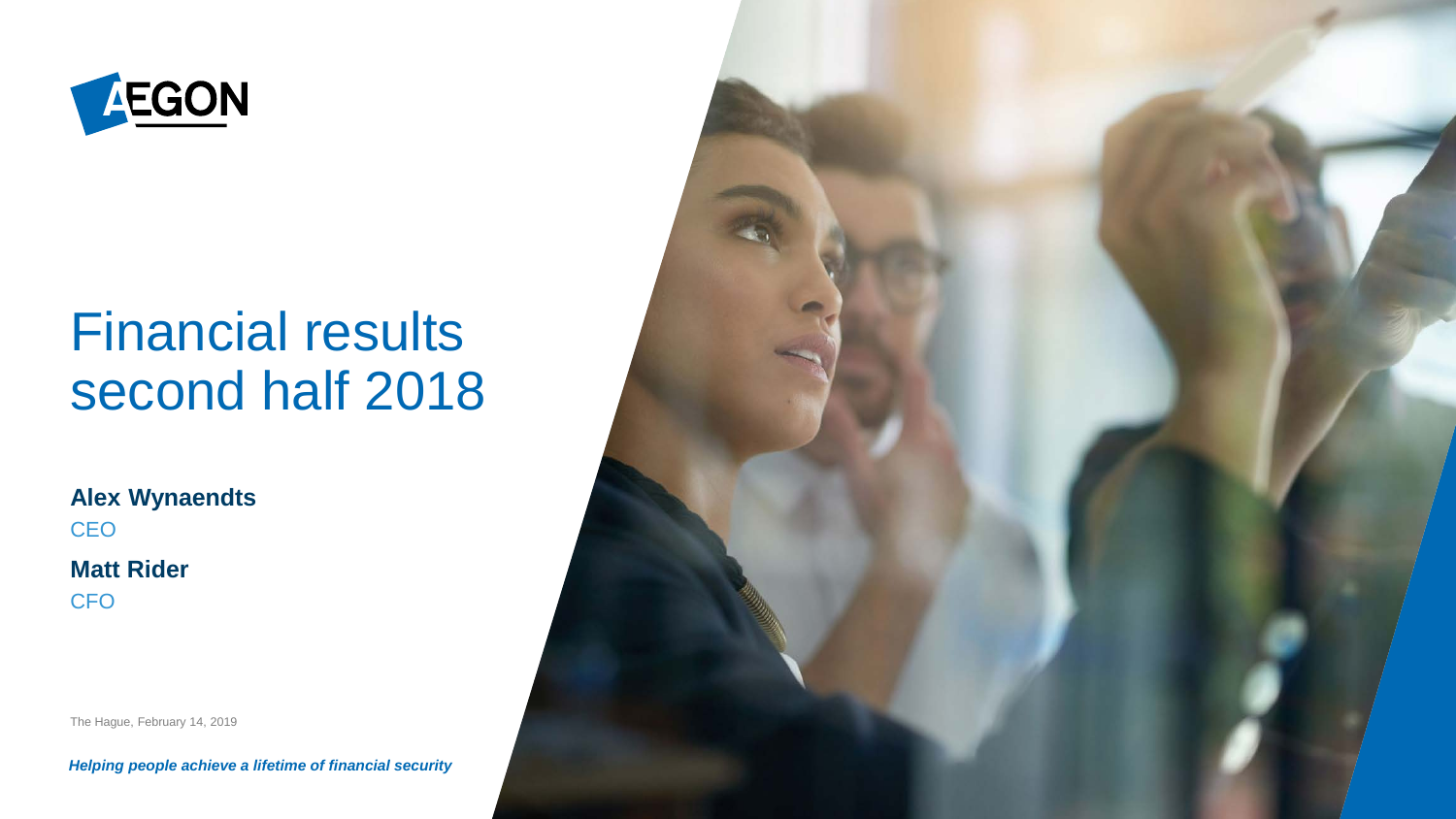## Important milestones achieved



**Operational excellence**

- Achieved EUR 350 million expense savings target
- Strong progress on Cofunds service issues. On track for Nationwide integration

**Maintained strong capital position**

- Continued strong Group Solvency II ratio of 211% despite unfavorable market impacts
- Holding excess cash within target range at EUR 1.3 billion
- Leverage ratio managed down by 160 basis points to 29.2%1 in 2H 2018

**Growing, fungible capital generation**

- Normalized capital generation after holding expenses of EUR 1.4 billion in full-year 20182
- EUR 1.4 billion gross remittances from units or EUR 1.6 billion including divestments in 2018
- Full-year 2018 DPS increase by 2 cents to EUR 0.293

1. To align closer to definitions used by peers and rating agencies, Aegon has retrospectively changed its internal definition of adjusted shareholders' equity used in calculating return on equity for the group, return *on capital for its units, and the gross financial leverage ratio. As of the second half of 2018, shareholders' equity will no longer be adjusted for the remeasurement of defined benefit plans*

*2. Capital generation excluding market impact and one-time items after holding funding & operation expenses*



*<sup>3.</sup> Proposed final dividend is subject to approval at the Annual General Meeting of Shareholders on May 17, 2019*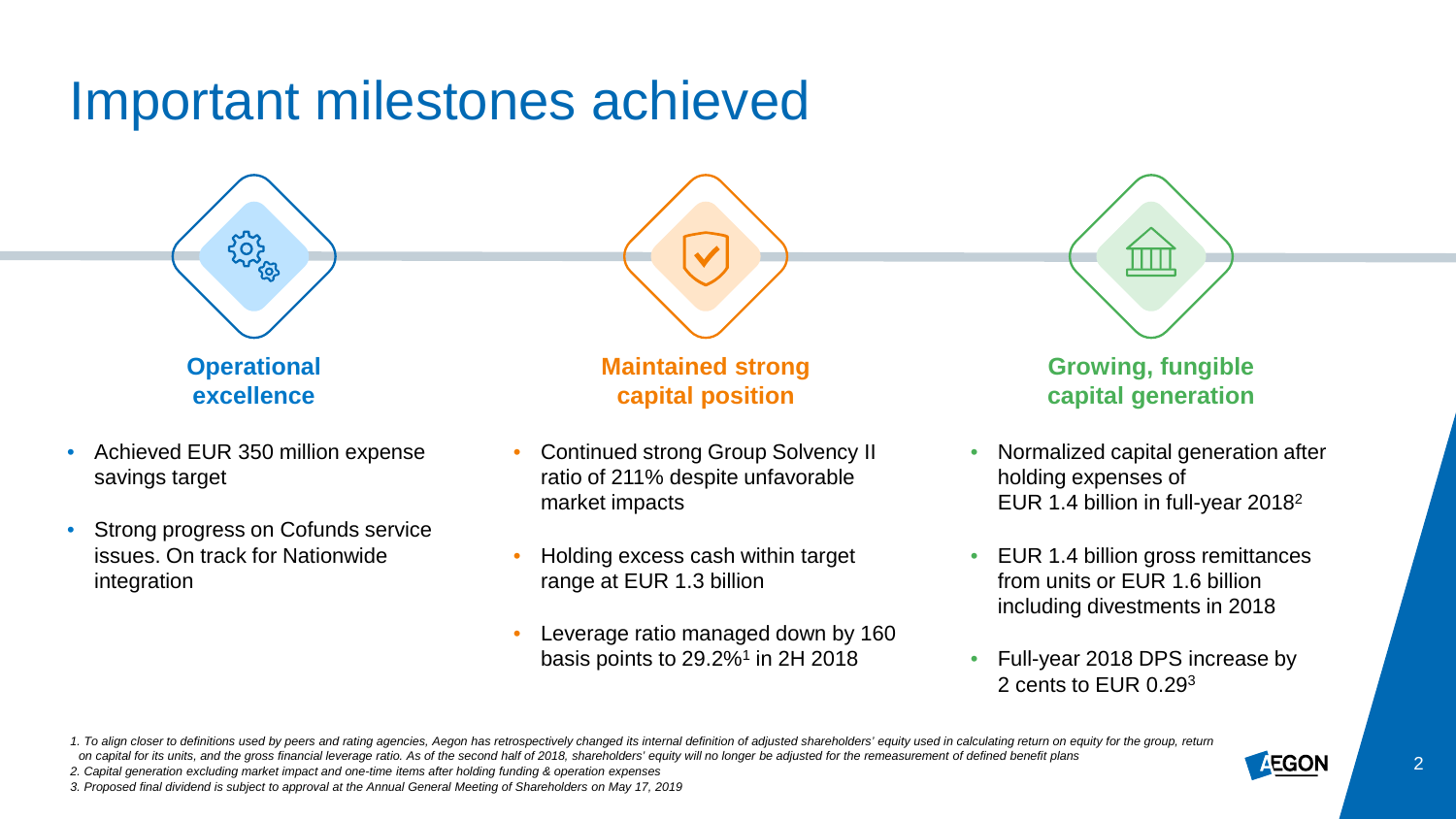# Underlying earnings before tax

### **US Retirement Plans and claims experience drive 8% decline in UEBT**

- Continued expense savings, especially in the Netherlands, contribute to earnings growth
- Business growth and higher investment, and underwriting margins in Spain & Portugal, NL and UK
- US Retirement Plans business earnings impacted by investments, declining asset balances and one-time items
- Favorable claims experience in 2H 2017 did not reoccur; Long-Term Care experience continues to track expectations



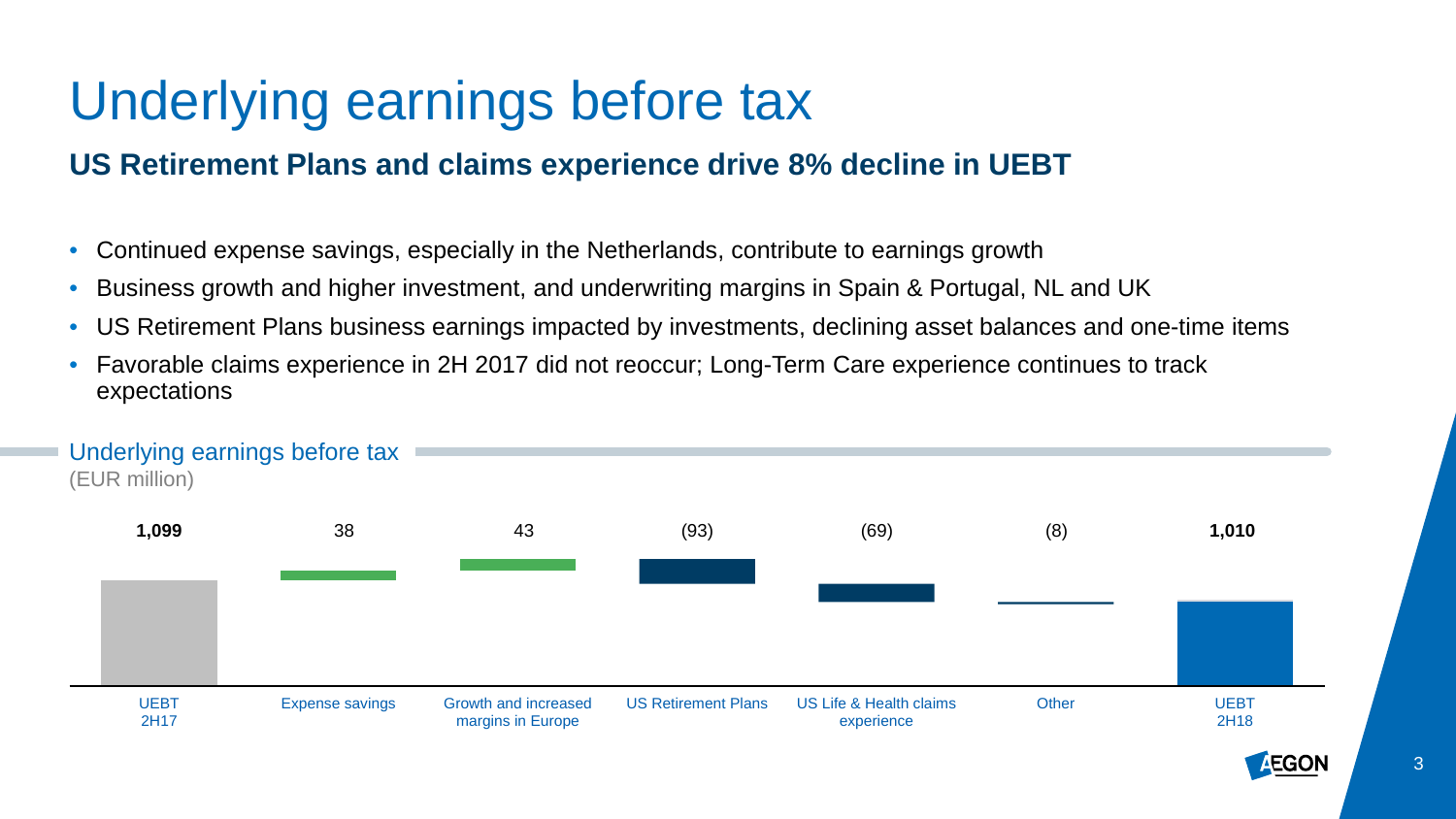# Expense savings

### **Delivered EUR 350 million expense savings target**

- Annualized run-rate savings achieved of approximately EUR 355 million over 2016-2018 period
- US short of target as a result of investments in operations and technology to improve the Workplace experience and position the business to accelerate growth. TCS partnership generated ~1/3 of US savings
- In the Netherlands, digitization of the business, automation of processes and efficiencies in the marketing and sales organization led to over delivery on savings target
- Expense savings at the holding driven by tight expense control

### **Annualized run-rate savings of EUR 355 million**

Cumulative run-rate savings since year-end 2015



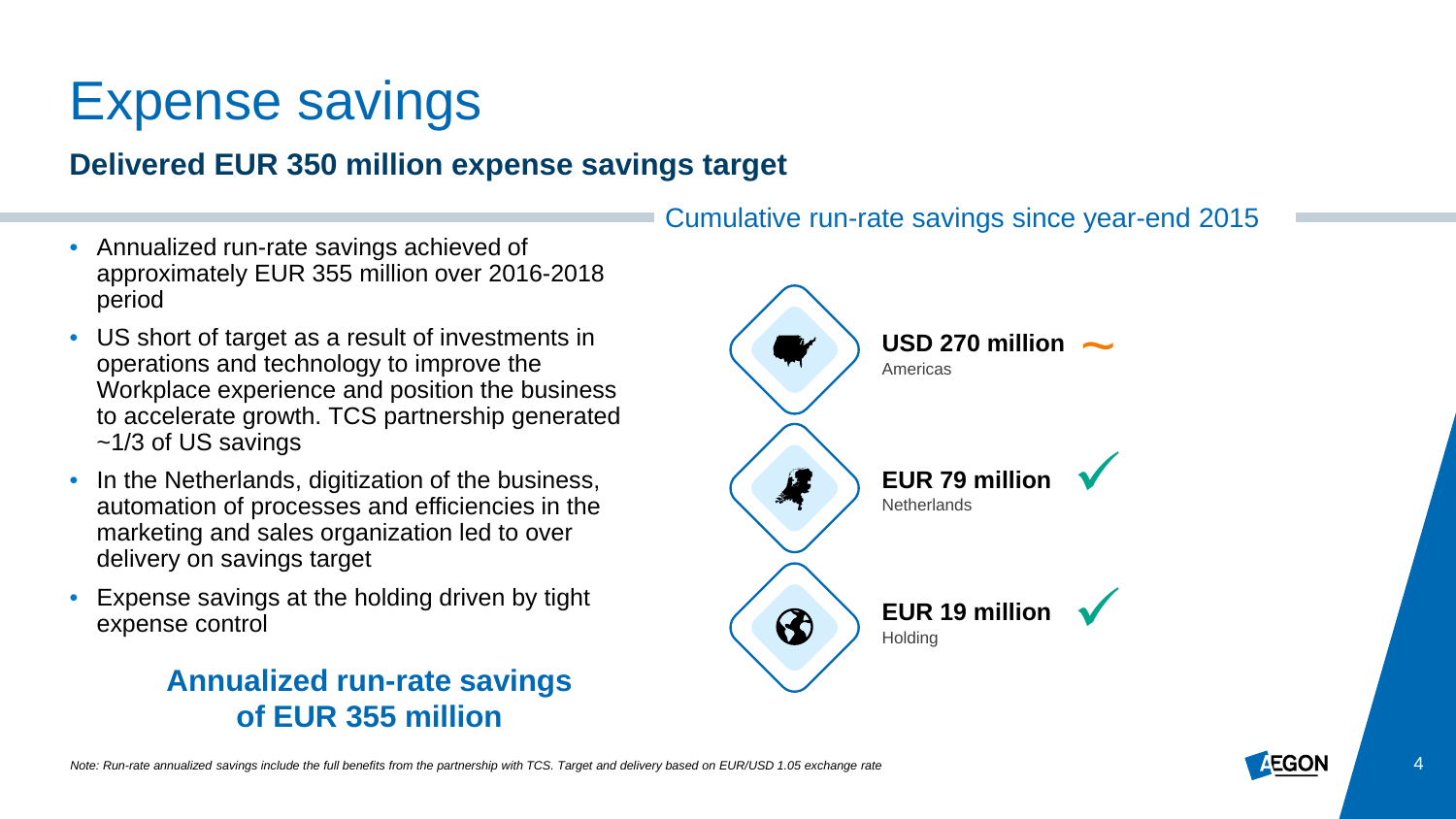# US Retirement Plans underlying earnings

### **Decline in UEBT mainly driven by lower investment income and fee revenue**

- Retirement Plans earnings impacted by investments in the business, declining balances and one-time items
- Decline in investment margin and net fee revenue mainly due to declining balances, which were driven by market impacts, net outflows and fee rate changes
- Increased expenses to improve the Workplace experience and position the business to accelerate growth
- Broad initiatives to accelerate growth, including driving Managed Advice® inclusion in new DC plans and penetration in existing DC plans, and grow share of revenue enhancing services<sup>1</sup>



*1. Includes Investment-Solutions-Stable Value (SA&GA) and proprietary mutual funds*

**AEGON**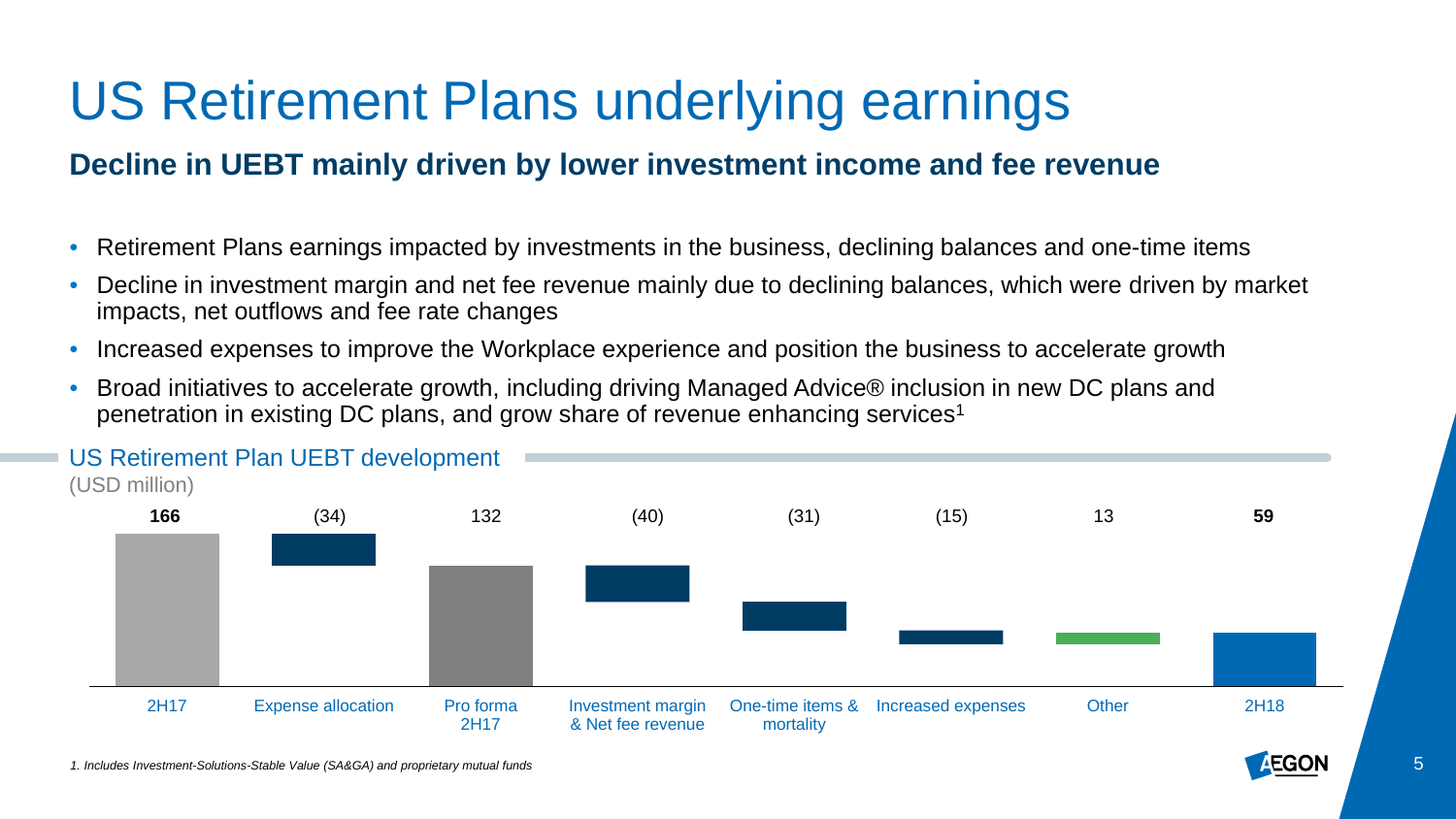# Net income amounts to EUR 253 million

#### Underlying earnings to net income development in 2H18 (EUR million)



#### **Fair value items**

- Fair value gains in Europe mainly from hedging benefits in addition to real estate revaluations in NL
- Losses in the US were largely from impact of declining equity markets on reserve movements

#### **Other charges**

Other charges mainly driven by a provision related to litigation and a book loss on the sale of life reinsurance business in the US, assumption changes in NL and restructuring expenses in the UK and US

#### **Income tax**

One-time tax benefits in NL and US from lower tax rates, tax exempt income and other benefits

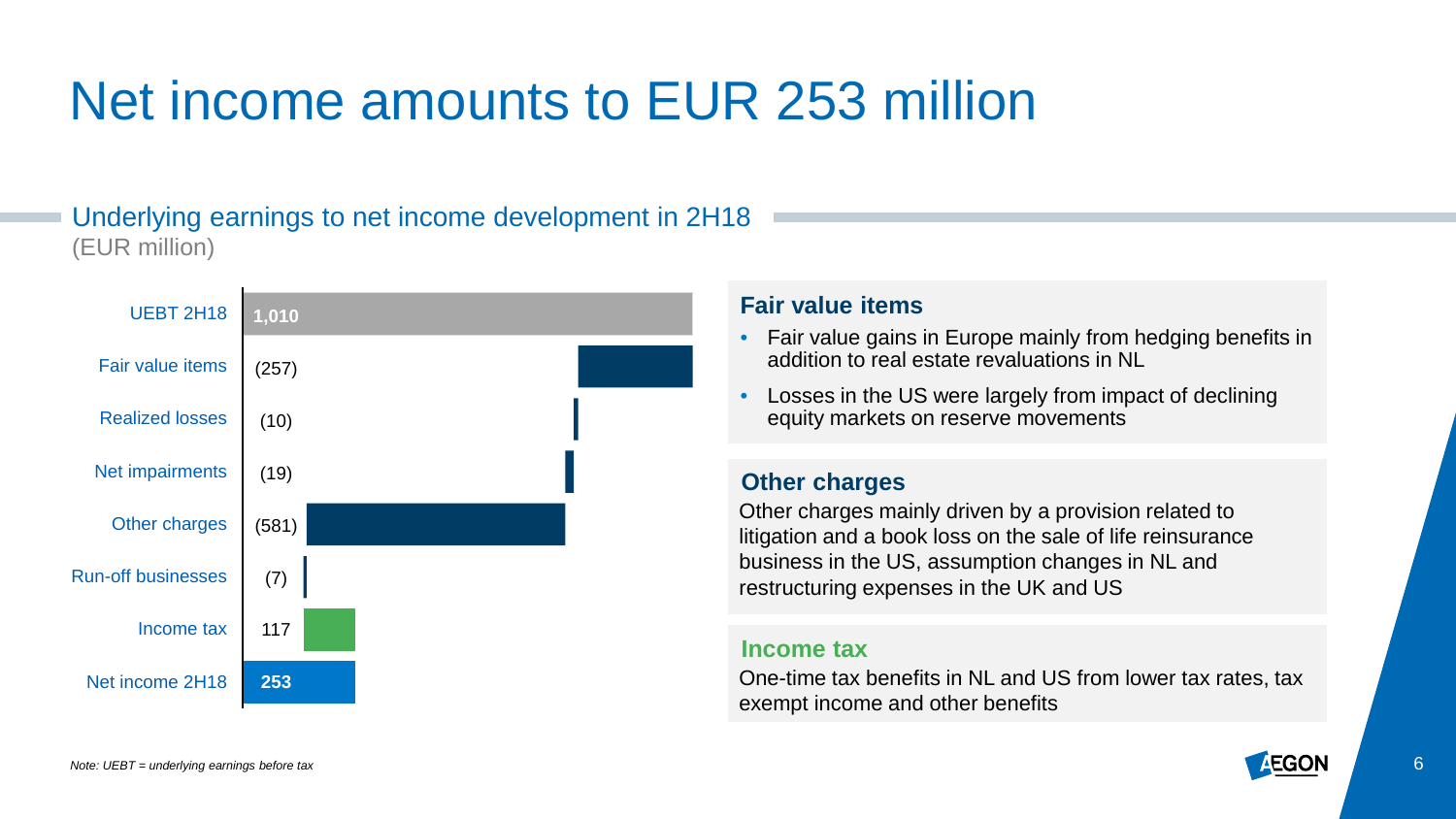# Other charges of EUR 581 million

#### **Previously announced**



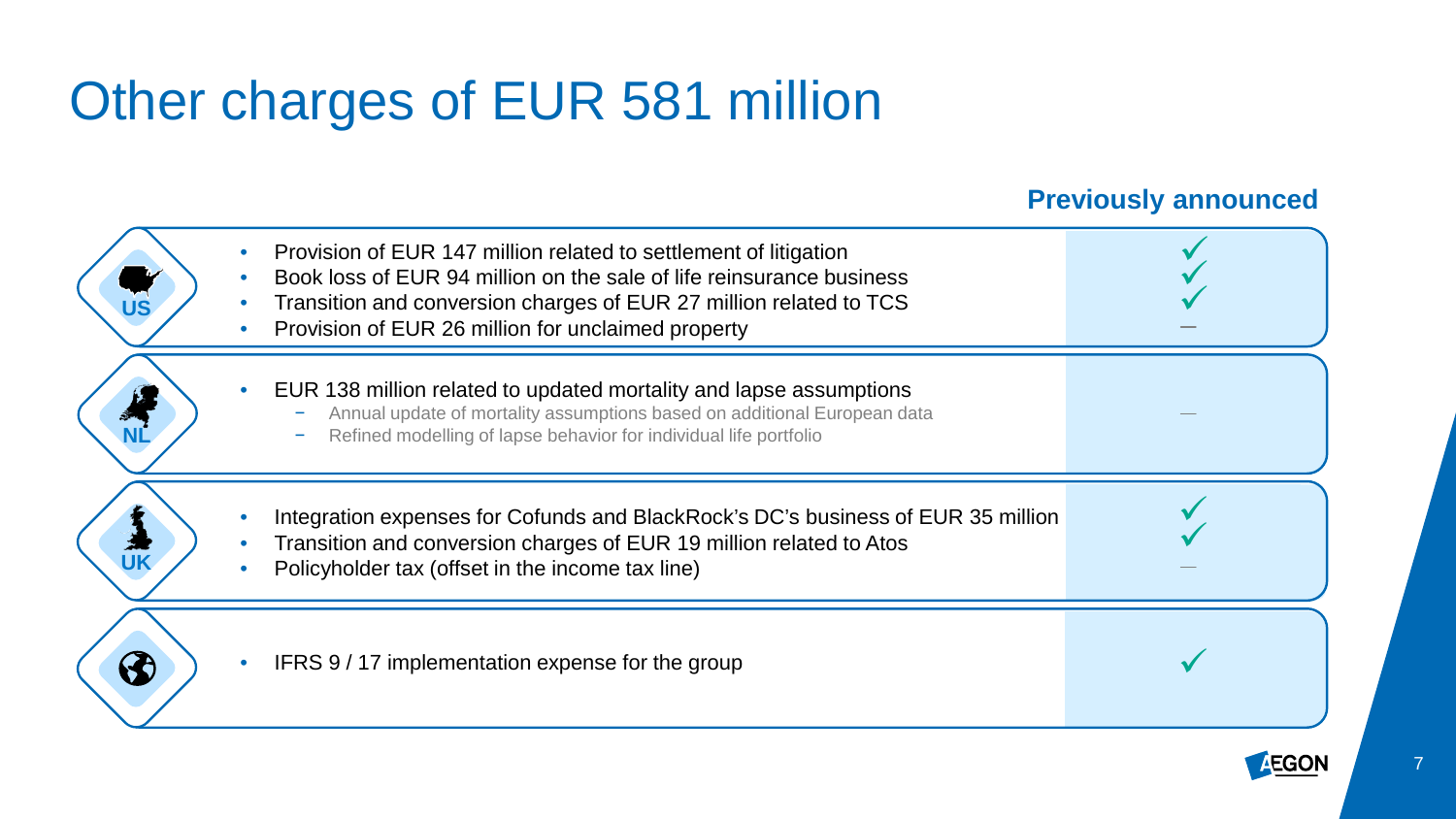## Macro hedge results

### **Fair value result impacted by lower than anticipated change in implied volatility**

- Macro hedge designed to limit impact on RBC ratio to 25 points in a 25% equity market decline and 40 points in a 40% equity market decline
- Program is fully option based since 3Q 2017 with reduced run rate costs of USD 45 million per quarter based on 8% total equity market return per year
- Hedge performed in line with expectations and guidance over the last two years with 8% average annual equity market return over 2017 and 2018
- 4Q18 fair value result primarily driven by GMIB/DB reserve movements
- Macro hedge strategy assumes rising implied volatility as markets fall based on historic correlation; Unexpectedly, implied volatility did not increase in December 2018 despite 14% decline in S&P 500 index
- Lack of increase in implied volatility drove USD 96 million deviation from the expected hedge result in 2H18, which assumed ~5% increase in implied volatility given sharp decline in equity markets

#### On average macro hedge performs in line with expectations (Fair value result incl. GMIB/DB reserve movements in USD million)

| 2017 experience |                                |  |    | 74 |
|-----------------|--------------------------------|--|----|----|
| 2018 experience | 64                             |  | 56 |    |
|                 | <b>Average experience (52)</b> |  |    |    |

#### Implied volatility did not rise as anticipated in December  $\blacksquare$  $(in %)$

|                                 | June<br>2010 | June<br>2011 | Aug.<br>2015 | <b>March</b><br>2018 | Dec.<br>2018 |
|---------------------------------|--------------|--------------|--------------|----------------------|--------------|
| <b>S&amp;P 500 index</b>        | $-14\%$      | $-15%$       | $-11%$       | -8%                  | $-14%$       |
| Change in implied<br>volatility | $+10%$       | +8%          | $+2%$        | $+5%$                | $< +1\%$     |

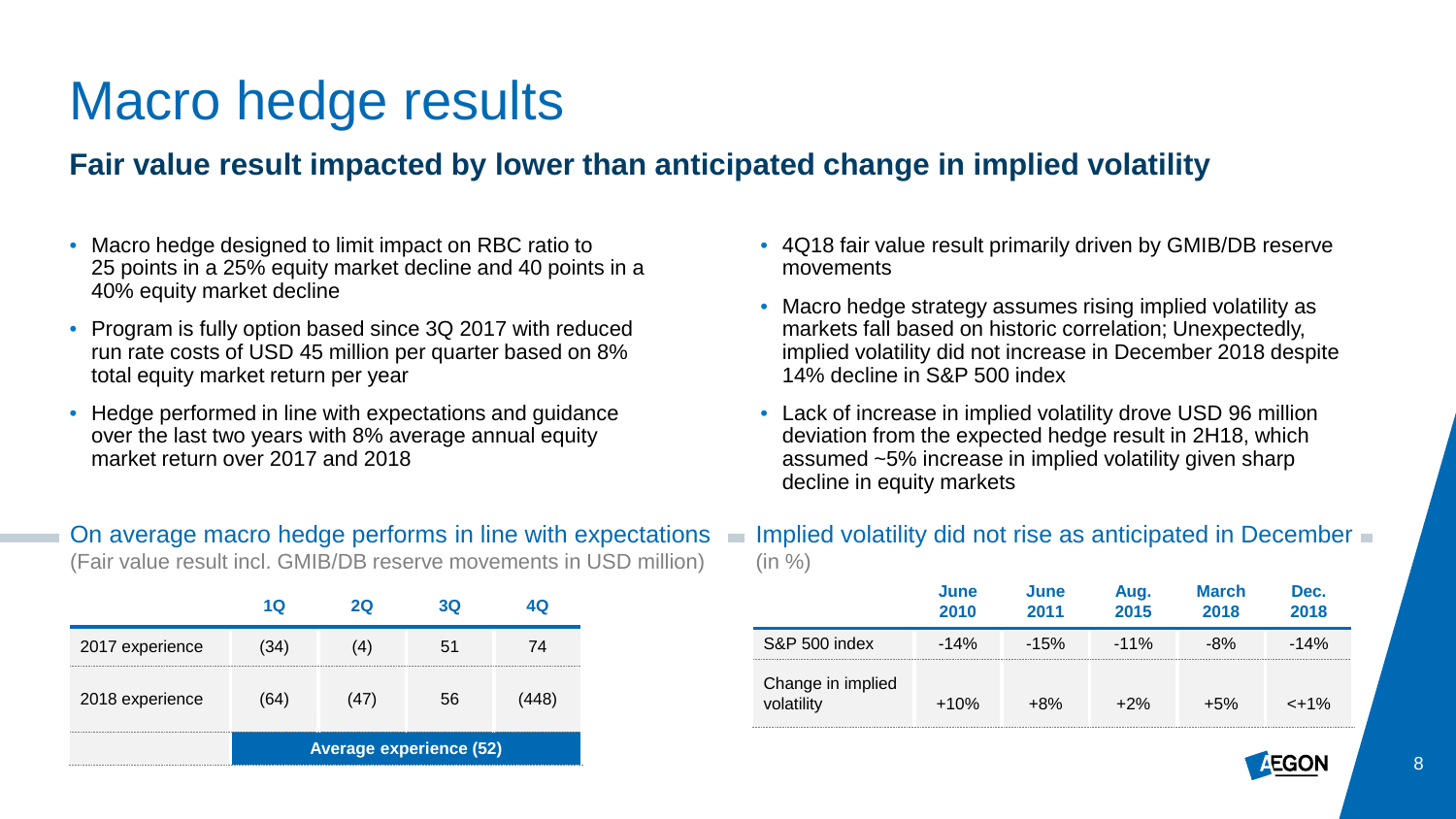# Cofunds integration

### **Successful measures to solve operational and customer services issues in the UK**

- Following measures established to address service issues that occurred following the retail migration, core trading and service levels returned to target levels
- Focus going forward will be on the Nationwide migration and improving ease of use and functionality of the retail platform
	- The Nationwide migration is the final element of the Cofunds integration and will take place in the first half of 2019
- Aegon so far has realized 2/3 of the total of GBP 60 million annualized expense savings related to the Cofunds integration



9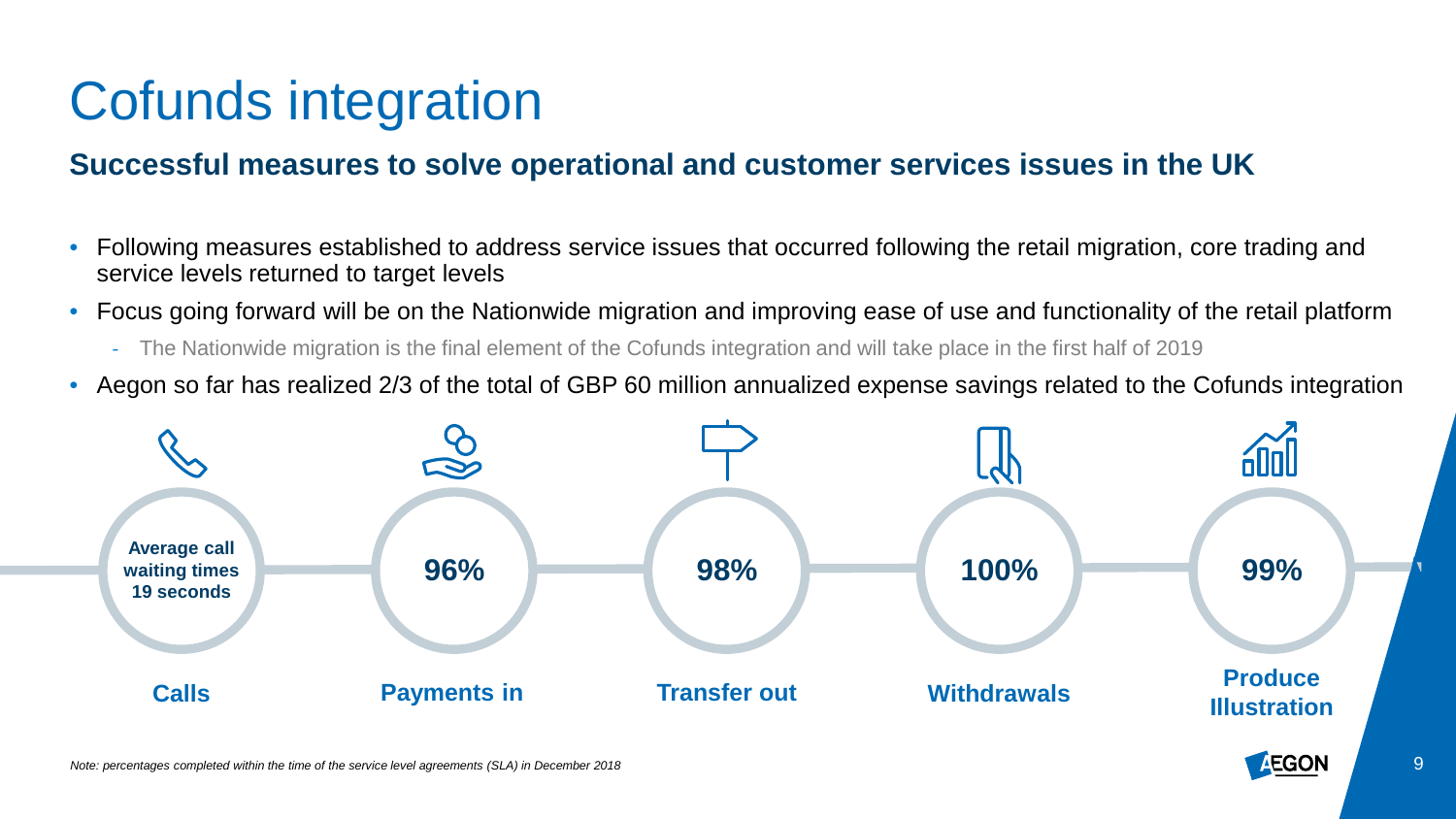# Group Solvency ratio II of 211%

OF and SCR development (EUR billion)



*Notes: 1) OF = Own funds; SCR = Solvency capital requirement, 2) Numbers are based on management's best estimates*

- Expected return (+11%) reflects strong business performance
- Capital return (-4%) primarily driven by external dividends to shareholders
- Market variances (-15%) driven by unfavorable equity markets in the US and impact of adverse credit spread movements in NL
- Model & assumption changes (+6%) mainly driven by NL
	- Credit modelling leading to lower SCR and increased sensitivities
	- Assumption changes led to lower OF on balance

#### • One-time items (-1%)

- US one-time items largely offset each other, as the impact of US tax reform is offset by the elimination of a variably annuity captive

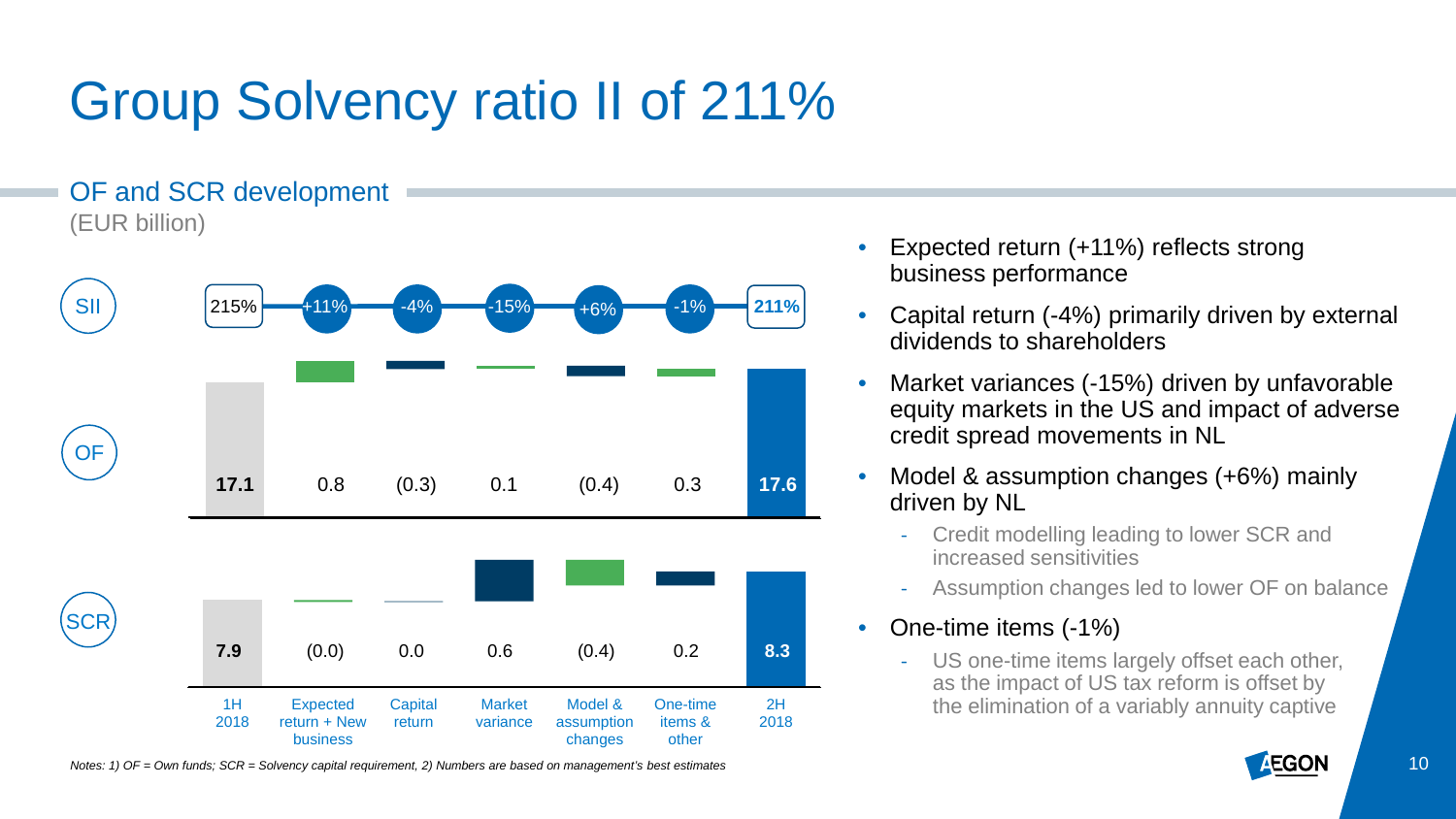# Manageable sensitivity to US credit risk

- General Account has significantly decreased due to increased focus on fee-based businesses resulting in divestments and product re-designing
- US RBC ratio is well positioned to absorb credit losses
	- − The US RBC ratio remains well within the target range of 350-450% in a 1-in-40 year shock (assuming increased defaults in addition to the impact of anticipated rating migration)
	- − This scenario assumes similar credit defaults as observed in 2009



*Note: Additional defaults for 1 year and credit migrations equivalent to a 1-in-40 year shock*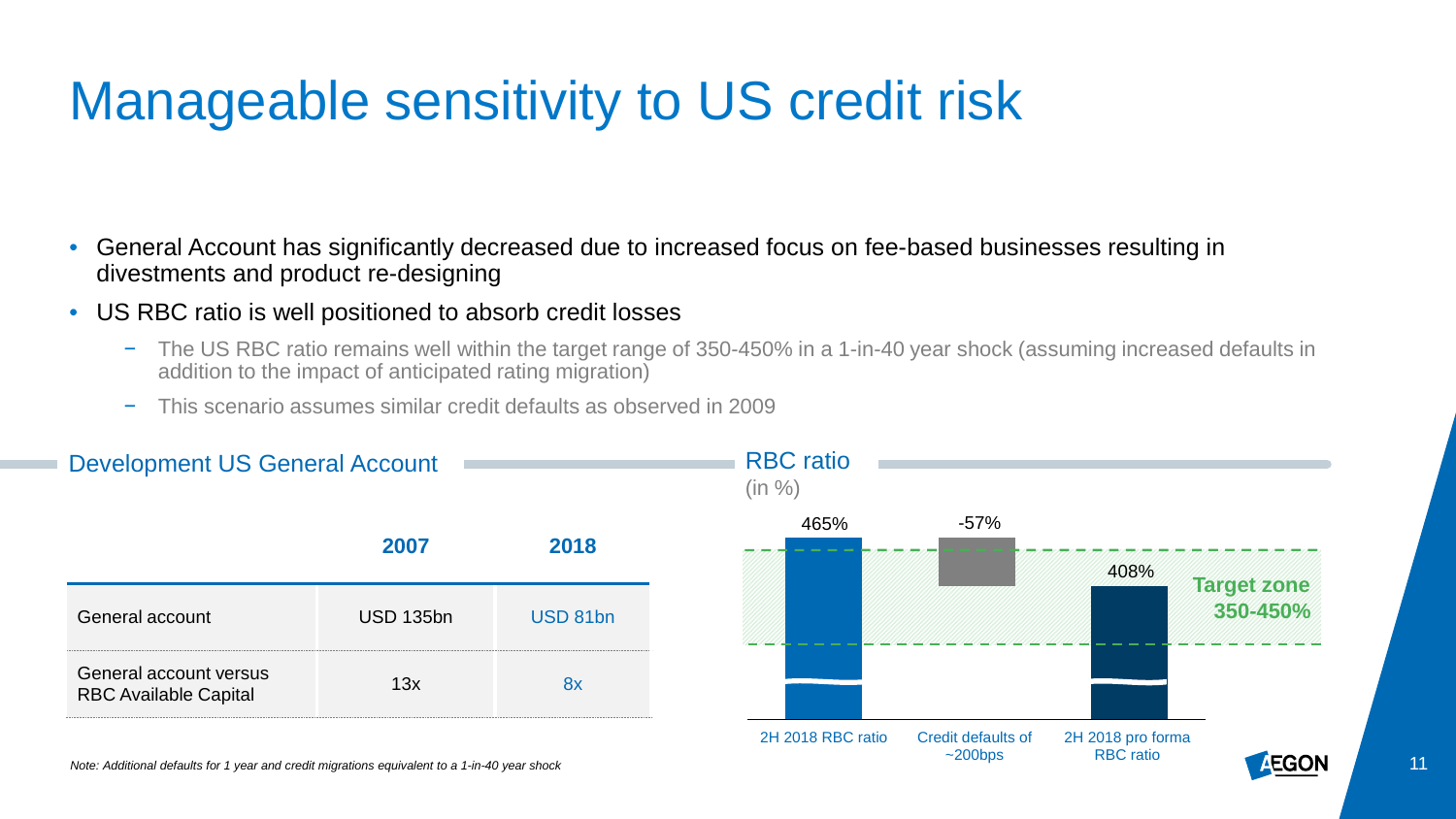# Holding excess cash

### **Remains within target range**

- Holding excess cash remained within target range of EUR 1.0 1.5 billion
	- Decline was mainly driven by the previously announced EUR 700 million of debt redemptions in 2H18
- The Holding received EUR 786 million in gross remittances from subsidiaries in 2H18, including EUR 215 million from Europe driven by the Netherlands and United Kingdom
- Capital injections of EUR 57 million primarily related to investments in business growth. Acquisition of Robidus led to a cash out of EUR 97 million



Gross remittances to Holding (Second half 2018, EUR million)

| Americas                 | 518 |
|--------------------------|-----|
| Netherlands              | 100 |
| United Kingdom           | 56  |
| Central & Eastern Europe | 20  |
| Spain & Portugal         |     |
| AAM, Asia and other      | 53  |
| <b>Gross remittances</b> | 786 |
|                          |     |

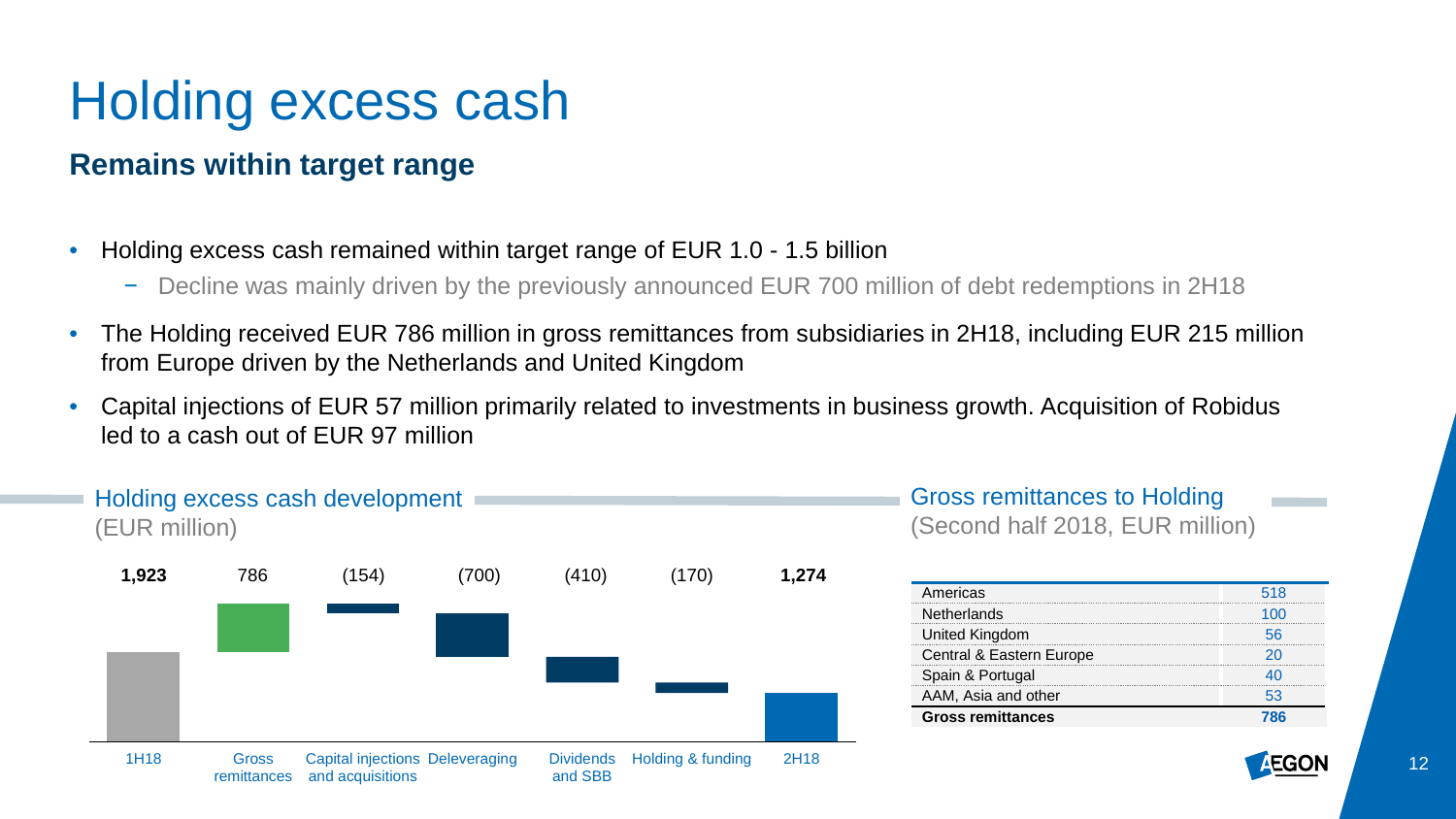# Leverage ratio within target range of 26 – 30%

### **Focus on further deleveraging the group as target range is maintained on more conservative definition**

#### Gross financial leverage

(in %, restated using more conservative definition)



- 2018 gross financial leverage ratio well within target zone
- More conservative calculation to align with peers and rating agencies
	- − Capitalization no longer adjusted for remeasurement of DB plans
	- − Pro forma impact on leverage ratio of over 200 basis points
- Maintaining target range of 26 30% reflects focus on further deleveraging of the group
- Successful deleveraging expected to continue
	- Retained earnings to lead to gradually declining ratio

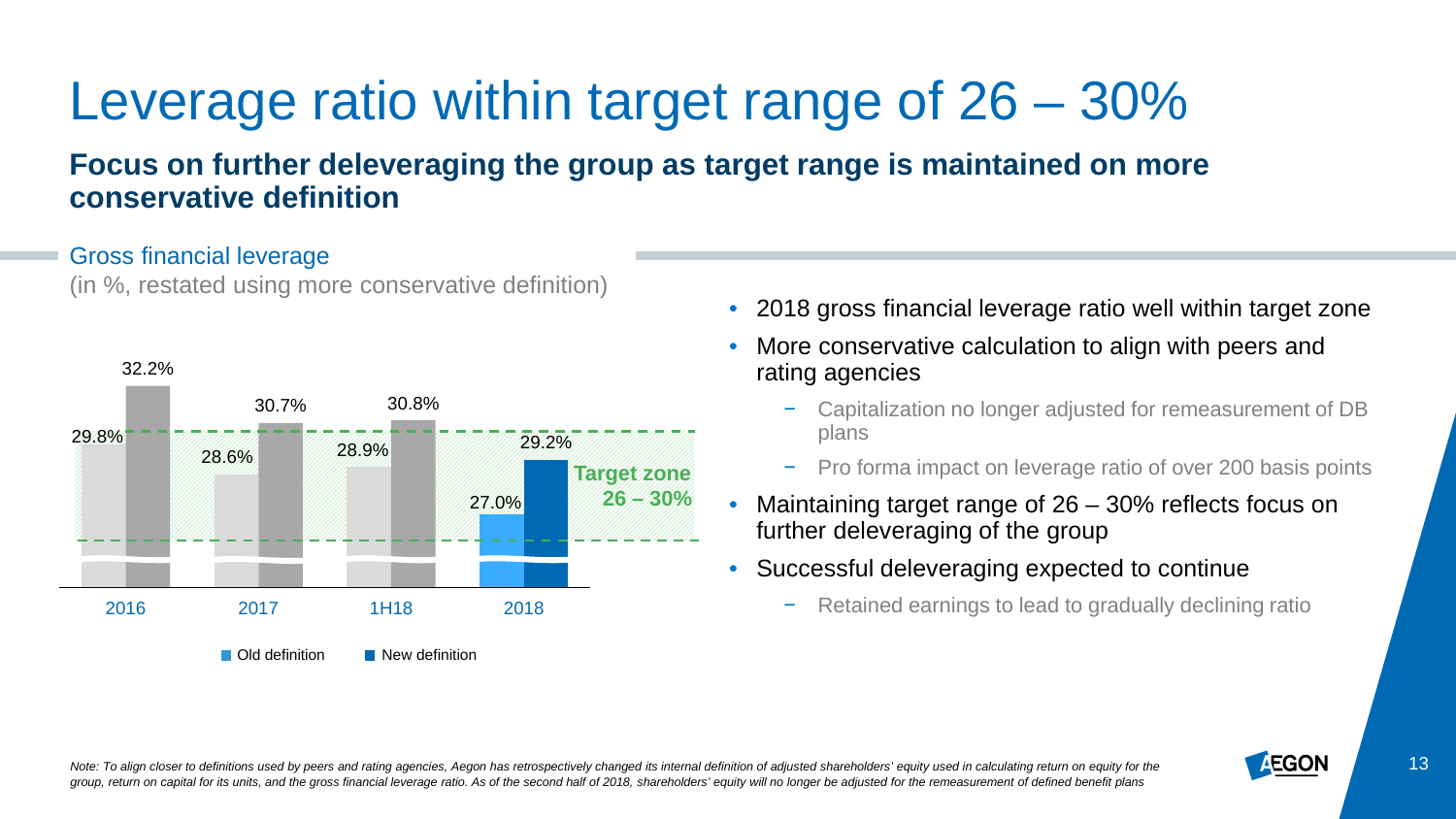

# Group targets

The Hague, February 14, 2019

*Helping people achieve a lifetime of financial security*

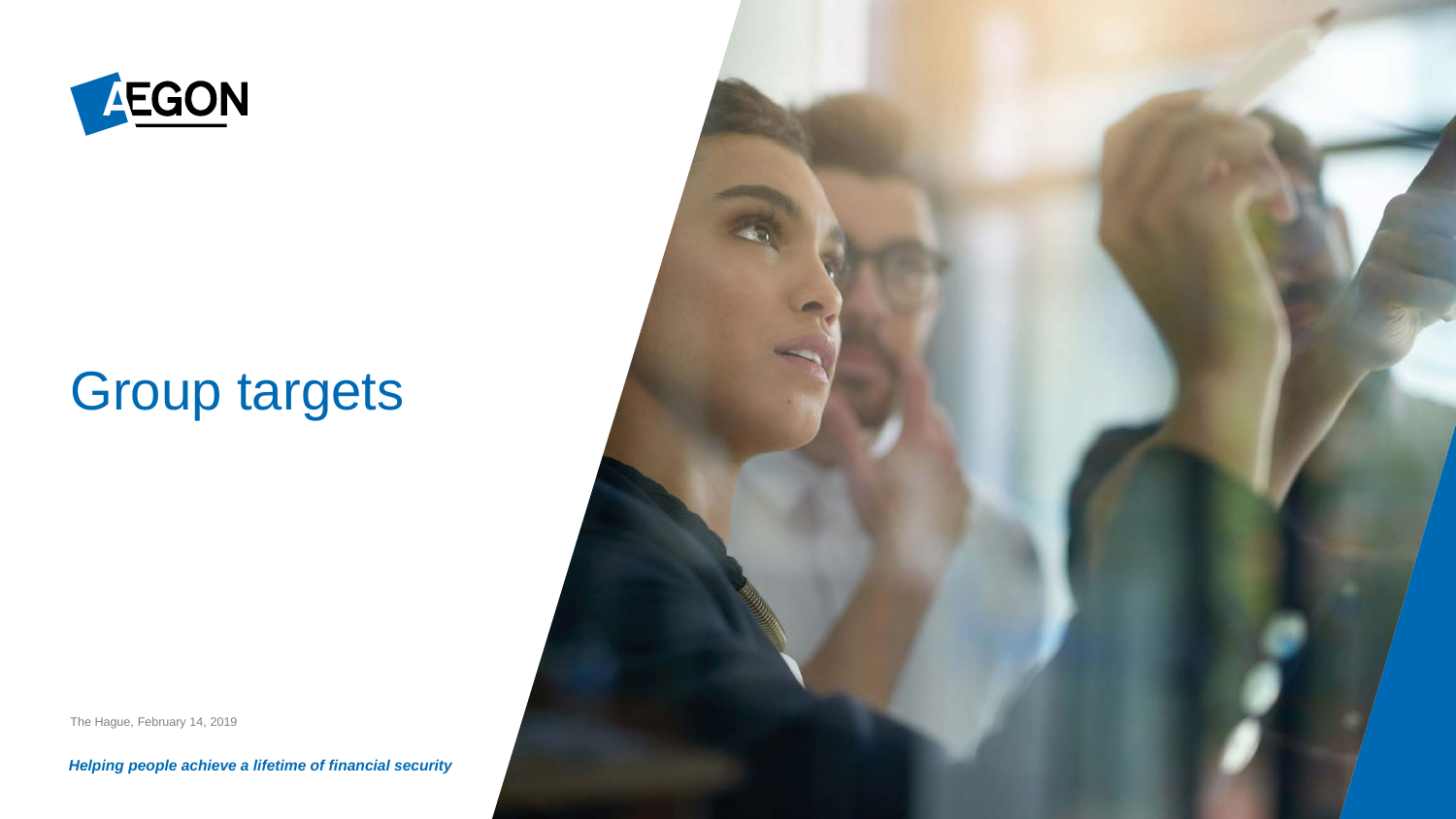# Simplification and growth to create value

**Pivoting to sustainable growth after simplifying the business and optimizing the portfolio**

| 2011 - 2015                                             | 2016 - 2018                                                                                     | 2019 >                                                                                                   |
|---------------------------------------------------------|-------------------------------------------------------------------------------------------------|----------------------------------------------------------------------------------------------------------|
| Doubling of free cash flow<br>Changing business profile | Improving operational<br>$\bullet$<br>performance<br>Strengthening of capital base<br>$\bullet$ | <b>Profitable sales growth</b><br>$\bullet$<br><b>Sustainably growing capital</b><br>$\bullet$<br>return |
| Simplification of business and portfolio optimization   | Growth                                                                                          |                                                                                                          |

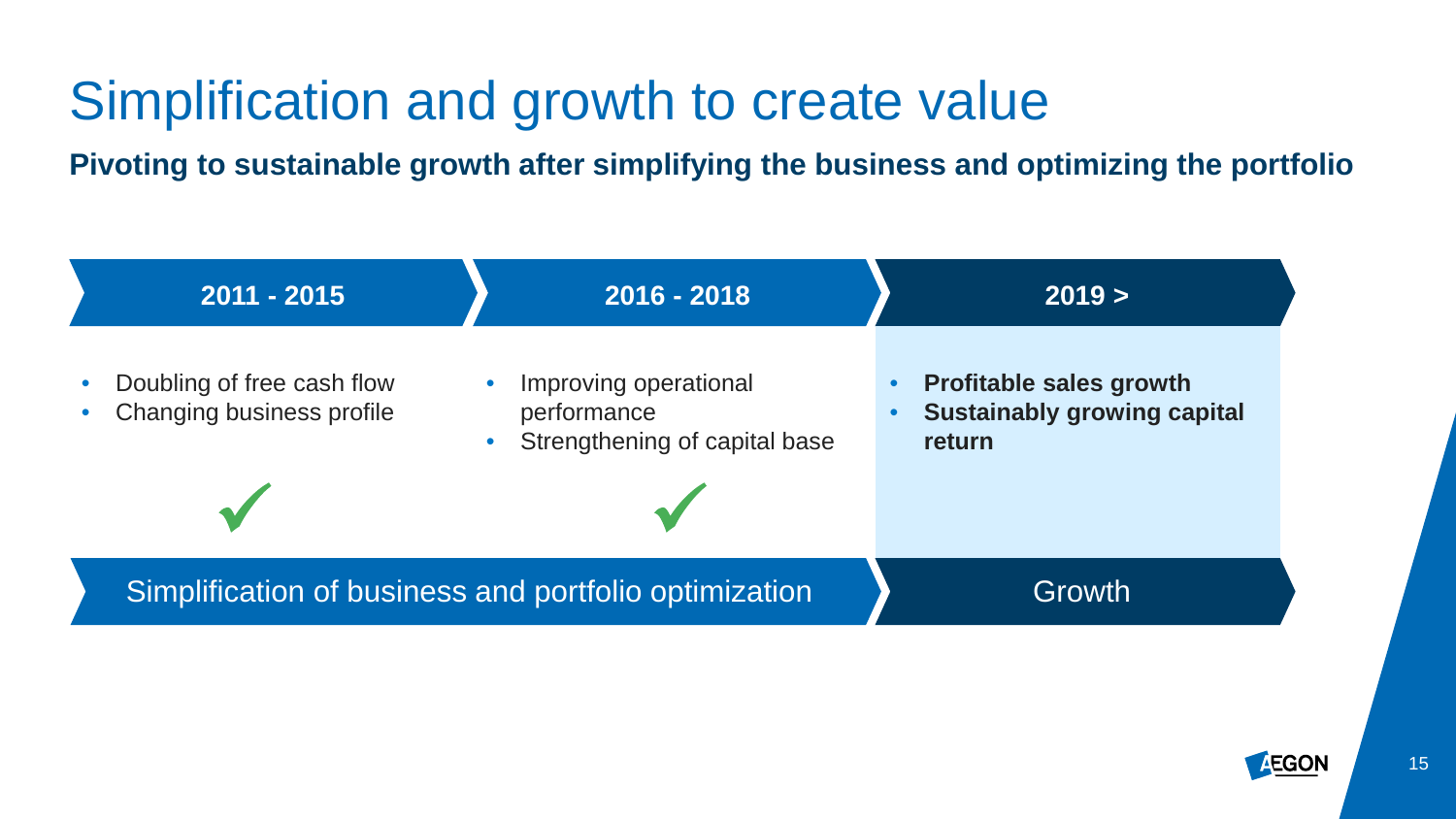# Delivery on targets 2016 – 2018

### **Delivered on expense savings and capital return; strong progress on RoE**



- Completed expense savings program  $\checkmark$
- Reorganization and digitization in NL  $\checkmark$
- 'One Transamerica' reorganization **~**
- $\checkmark$  Implemented TCS partnership
- $\checkmark$  Strongly increased capital ratio
- Over EUR 2billion divestments at 0.8x P/B
- $\checkmark$  2018 dividend increased by 2 cent to EUR 0.29 dividend per share<sup>1</sup>
- Benefit from US tax reform  $\checkmark$
- US claims experience
- Increase in Dutch capital base ×
- × Delay Cofunds integration
- $\checkmark$  Alignment of KPI with peers<sup>2</sup>



*2. To align closer to definitions used by peers and rating agencies, Aegon has retrospectively changed its internal definition of adjusted shareholders' equity used in calculating return on equity for the group, return on capital for its units, and the gross financial leverage ratio. As of the second half of 2018, shareholders' equity will no longer be adjusted for the remeasurement of defined benefit plans*

*<sup>1.</sup> Proposed final dividend of EUR 0.15 is subject to approval at the Annual General Meeting of Shareholders on May 17, 2019*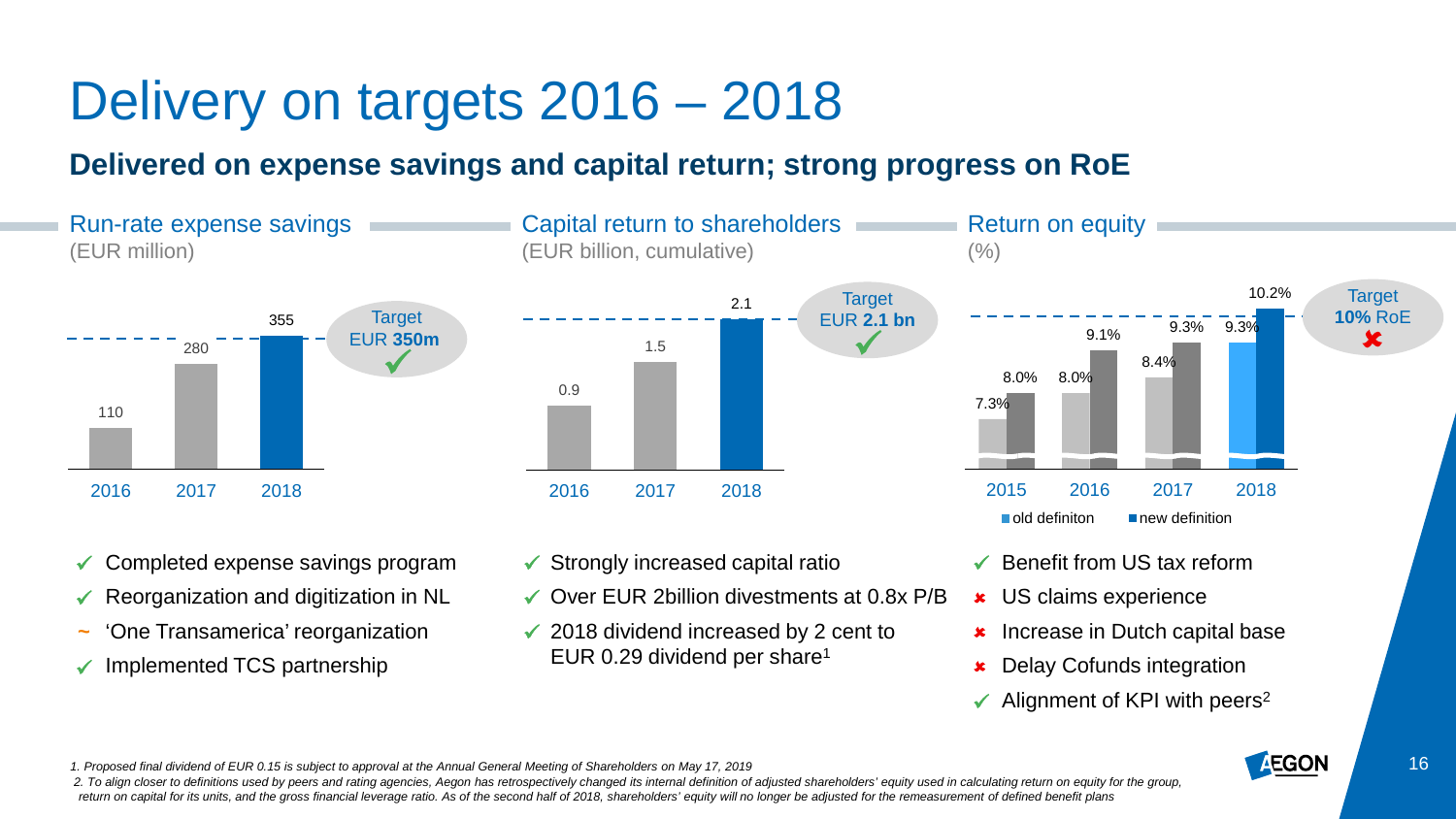# Focus on growth in 2019 – 2021

**Engaging our large customer base and growing in core markets**

#### Customers **Goals Focus**



- Broader and longer customer relationship
- Improved customer engagement

#### Markets **Goals Focus**



- Growth in key markets
- Benefits from secular retirement trends

- Offer bundled products and advisory
- Provide customers with relevant guidance
- Evolve operating model
- Use of data and data analytics

- Leverage leading positions
- Grow market share
- Markets with growth opportunities
- Multi-product relationship potential

#### **Helping people achieve a lifetime of financial security**

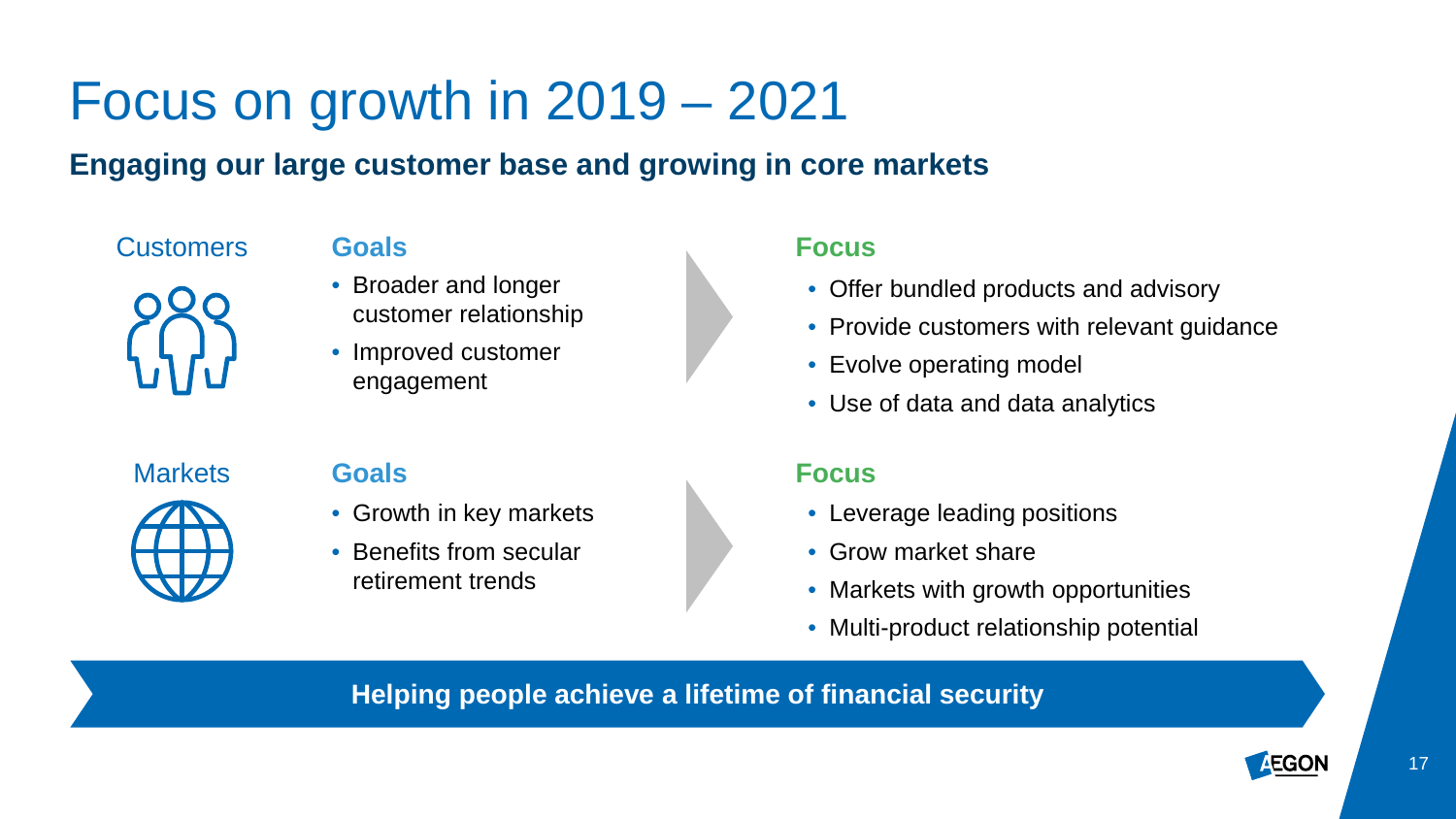## Targets 2019 – 2021

**Growth strategy will deliver sustainable and attractive returns to all stakeholders**

| Strong focus on customer centricity                        | <b>Normalized capital generation</b><br>cumulative for $2019 - 2021$ <sup>1</sup> | <b>EUR 4.1 billion</b> |
|------------------------------------------------------------|-----------------------------------------------------------------------------------|------------------------|
| Building on strong market positions                        | <b>Dividend pay-out ratio</b><br>of normalized capital generation <sup>2</sup>    | $45 - 55 \%$           |
| Simplifications and optimizations<br>executed successfully | <b>Return on equity</b><br>Annual target <sup>3</sup>                             | $> 10 \%$              |
| <b>Sustainable business</b>                                | <b>Gross remittances</b><br>guidance for 2019                                     | <b>EUR 1.5 billion</b> |

*1. Capital generation excluding market impact and one-time items after holding funding & operation expenses*

*2. Assuming markets move in line with management's best estimate, no material regulatory changes and no material one-time items other than already announced restructuring programs*

3. To align closer to definitions used by peers and rating agencies, Aegon has retrospectively changed its internal definition of adjusted shareholders' equity used in calculating return on equity for the group, return

*on capital for its units, and the gross financial leverage ratio. As of the second half of 2018, shareholders' equity will no longer be adjusted for the remeasurement of defined benefit plans*

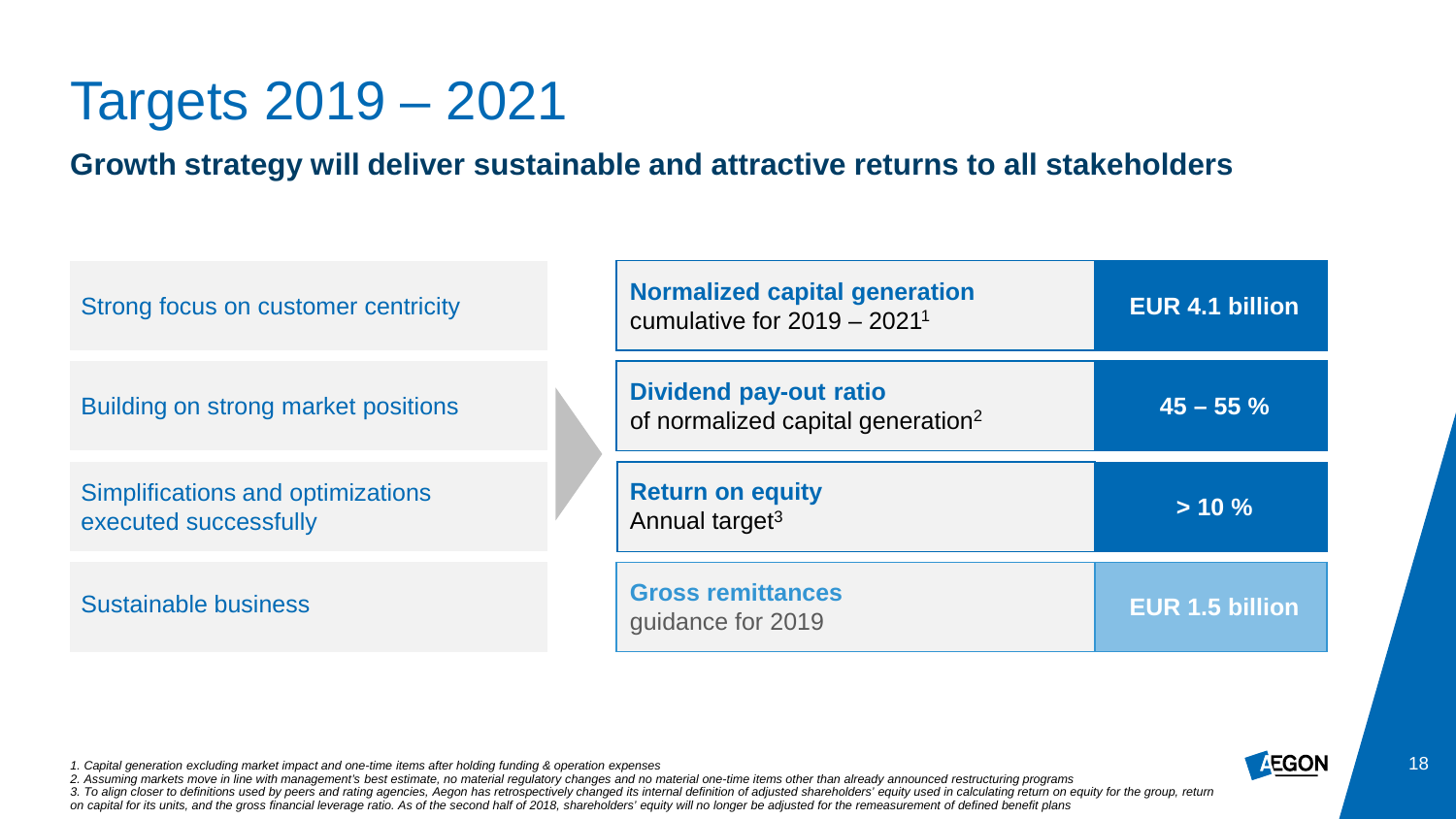# Active portfolio management

### **Grouping our businesses in three distinct categories**

#### **Implementing the growth strategy**

- Manage portfolio actively
- Group businesses in three distinct strategic categories
- Recognize the distinct maturity of Aegon's businesses
- Apply focused strategies reflecting the business characteristics
- Unlock full potential of the larger customer base and market positions
- Leverage capabilities and attractive propositions in the right markets

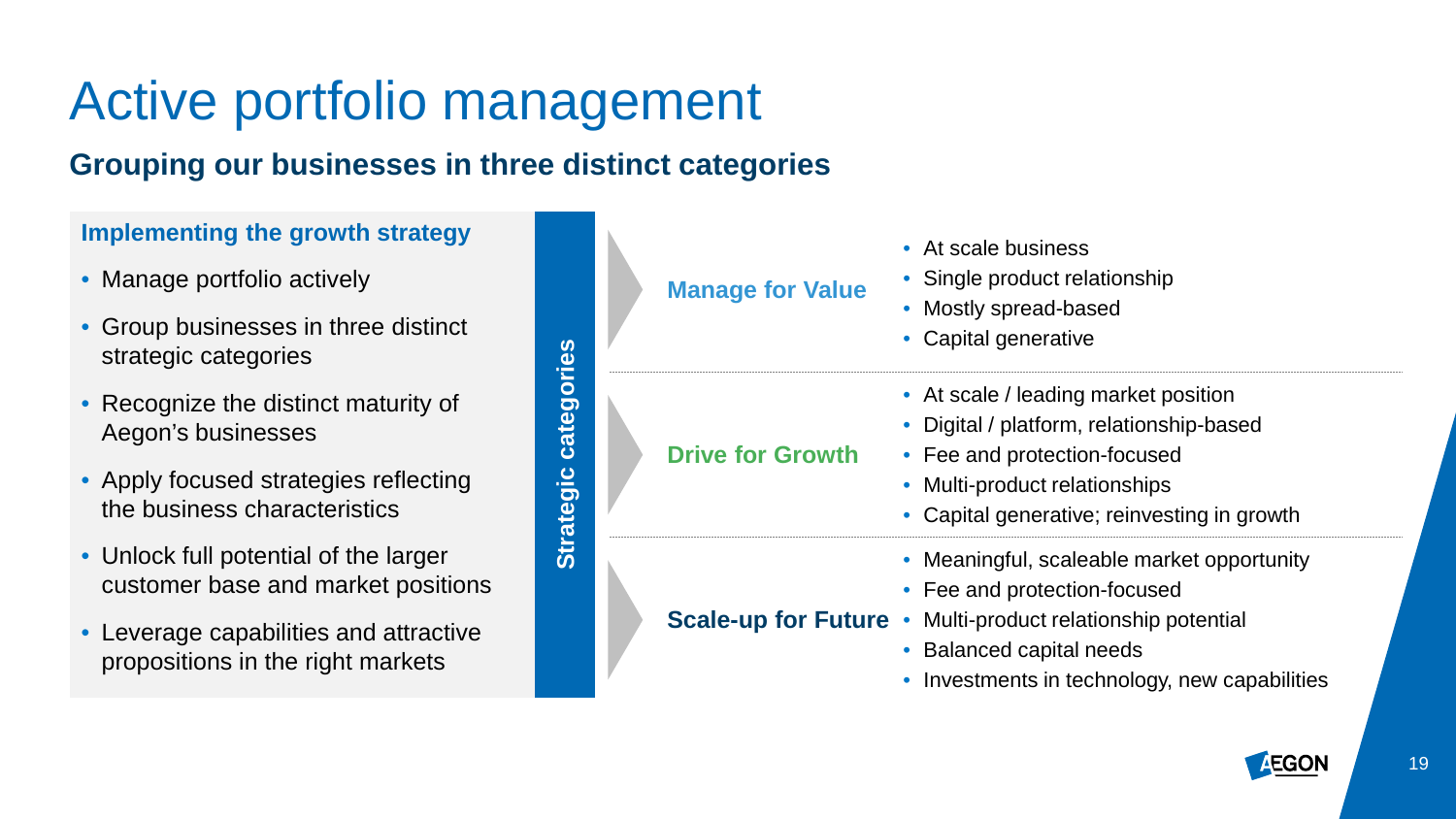## Attractive portfolio structure

### **Strong portfolio with businesses at different development stages**

- Drive for Growth and Manage for Value each generate about half of the capital
- Vast majority of new business strain in Drive for Growth category
	- − Scale-up for Future with limited strain due to focus on fee and protection business
	- Manage for Value strain mainly due to new contributions on existing pension contracts

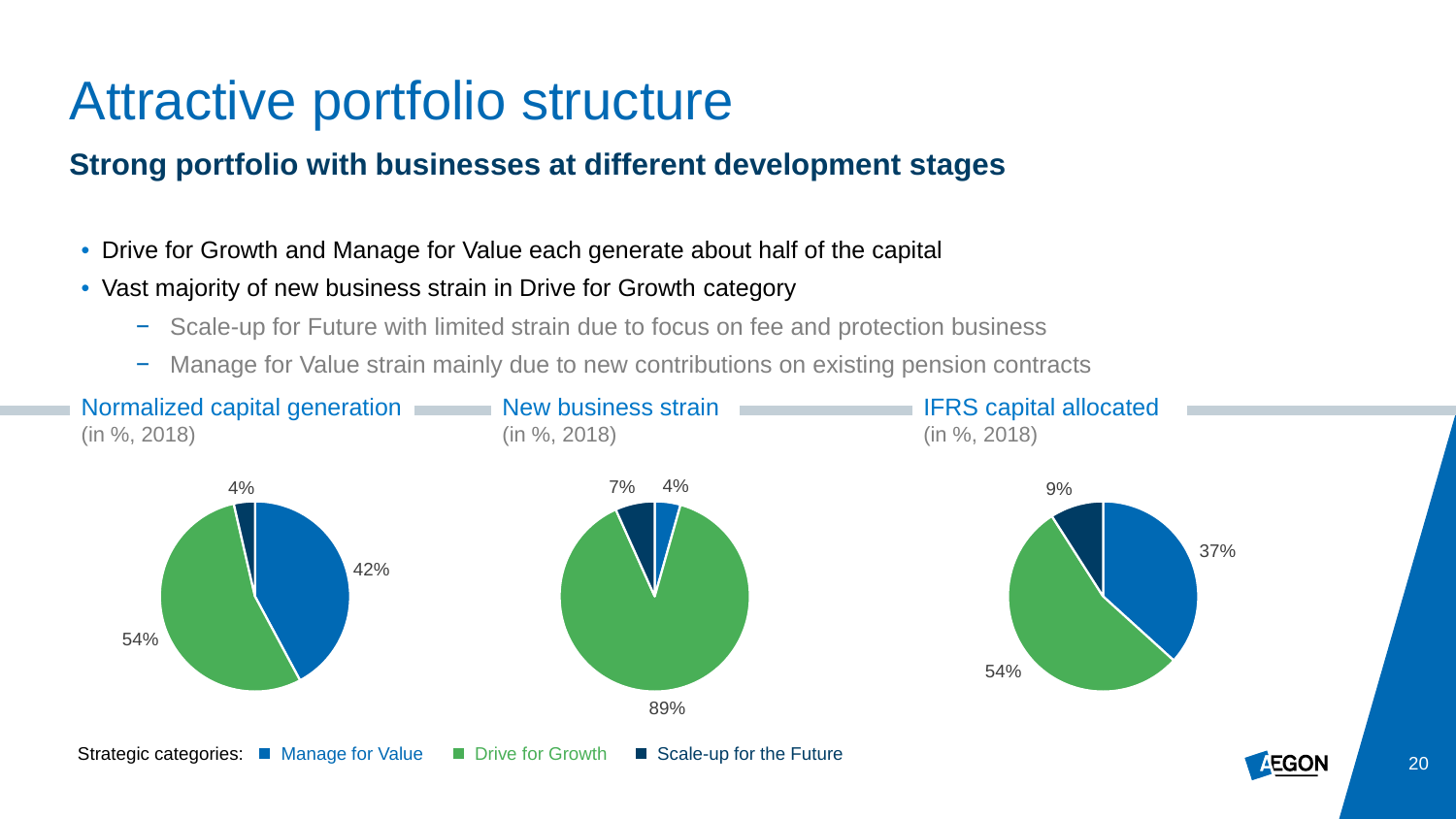# Targeting EUR 4.1 bn normalized capital generation

### **Sustainably growing capital generation mainly driven by Drive for Growth category1**

Normalized capital generation<sup>1</sup> (in EUR billion, cumulative for 3 years)

#### **2019 – 2021 cumulatively:**

Over EUR 8 billion normalized capital generation before new business strain and before holding funding and operating expenses expected, of which

- EUR  $\sim$ 3 billion new business strain supporting sustainable growth
- EUR ~1 billion holding funding and operating expenses
- EUR 4.1 billion target for normalized capital generation1



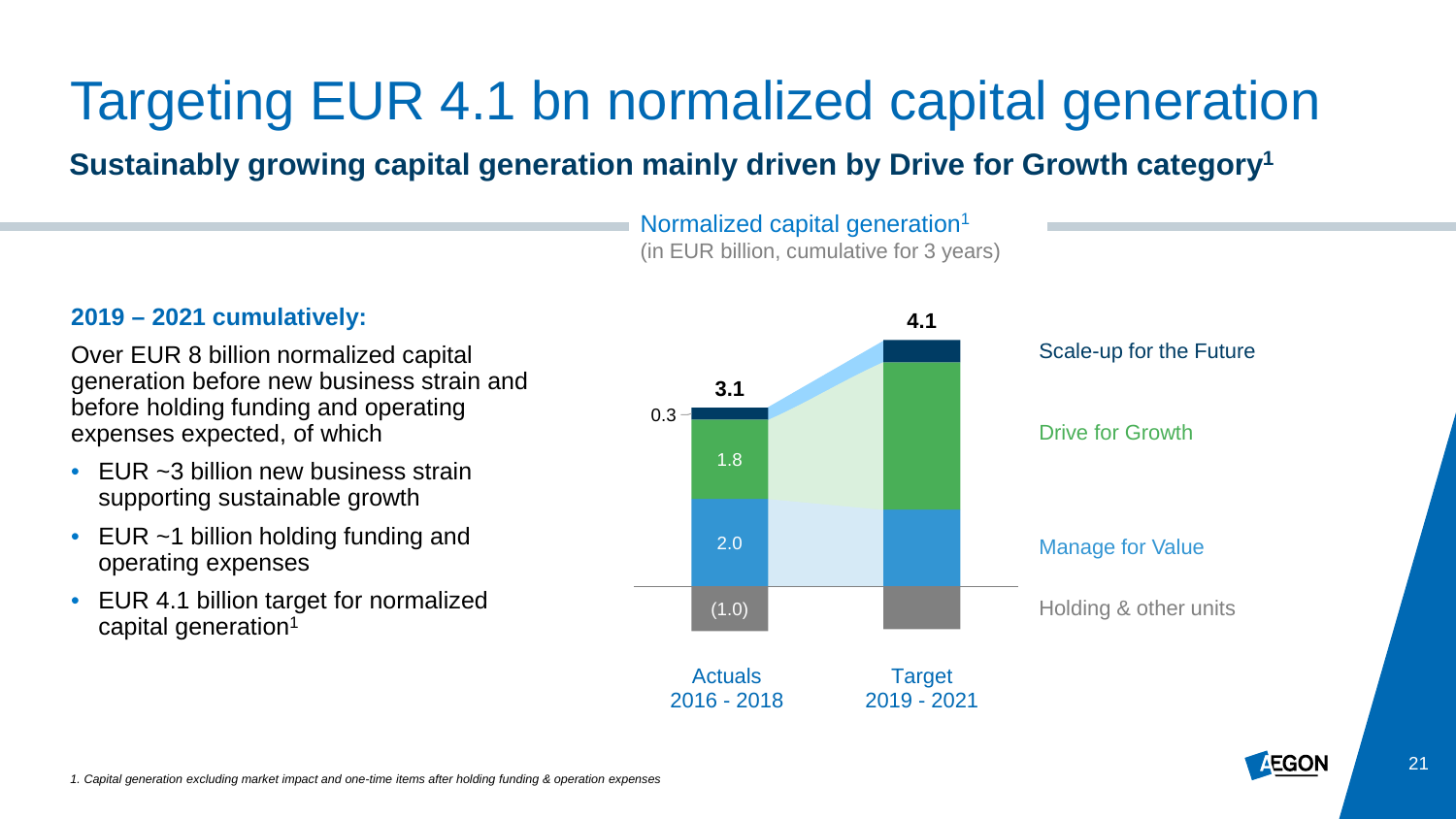# Manage for Value businesses

### **Focussing on efficiency and capital generation**



*1. Capital generation excluding market impact and one-time items after holding funding & operation expenses*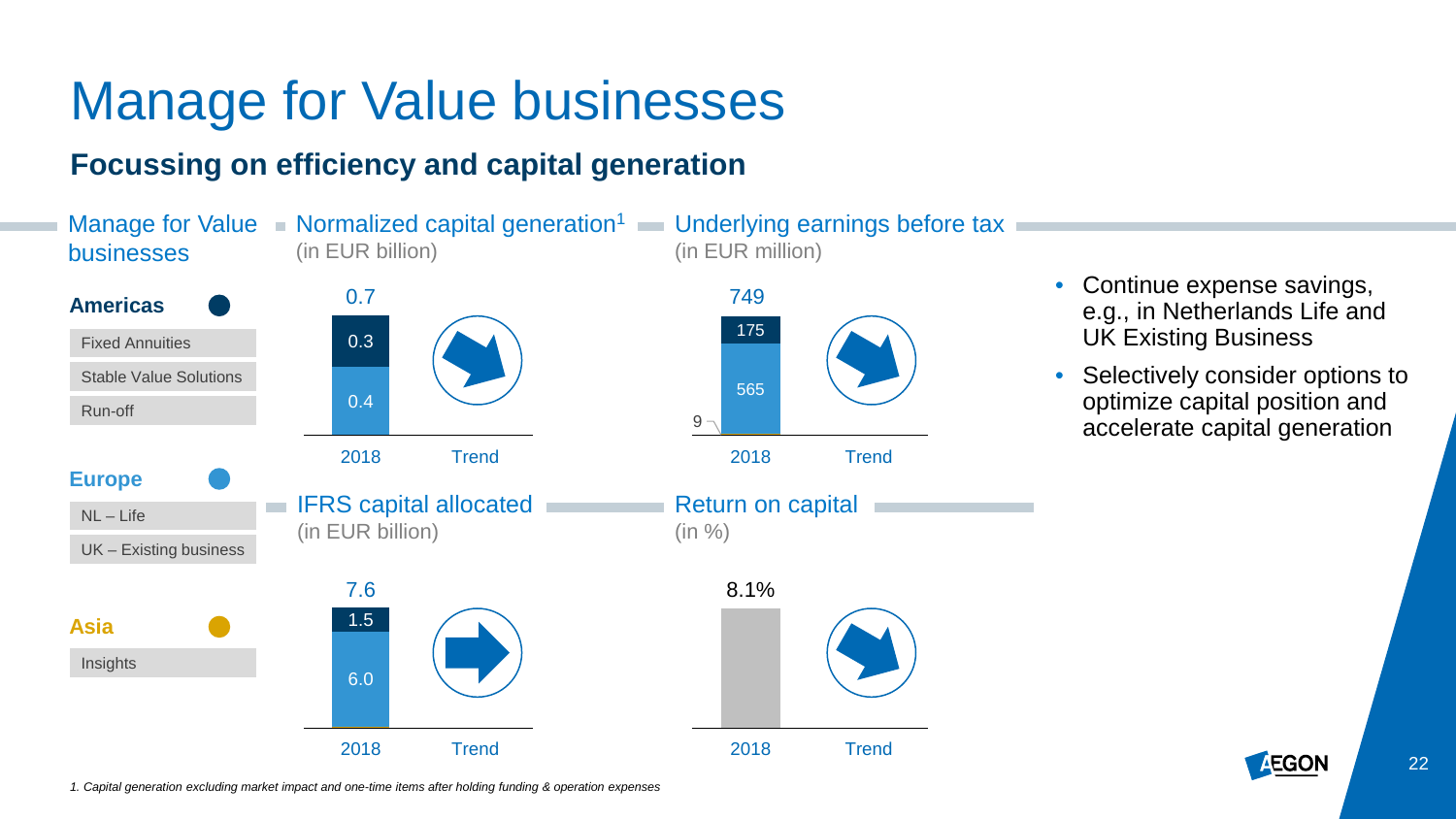# Drive for Growth businesses

### **Capturing market share and growing customer base with well established businesses**



*1. Capital generation excluding market impact and one-time items after holding funding & operation expenses*

*2. Excluding Czech Republic and Slovakia*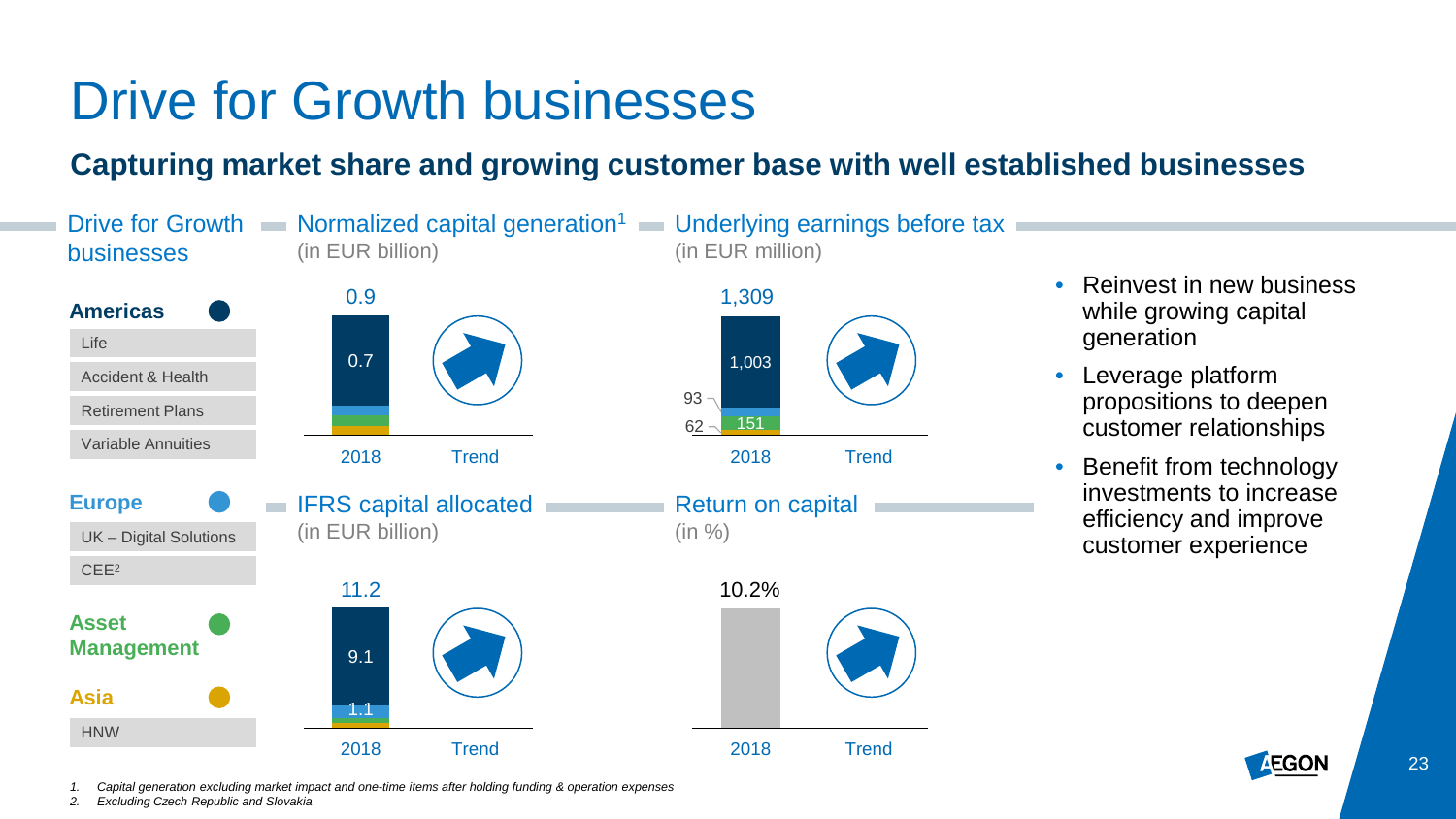# Scale-up for the Future businesses

### **Investing in a diversified portfolio of opportunities as building blocks for the future**



*1. Capital generation excluding market impact and one-time items after holding funding & operation expenses*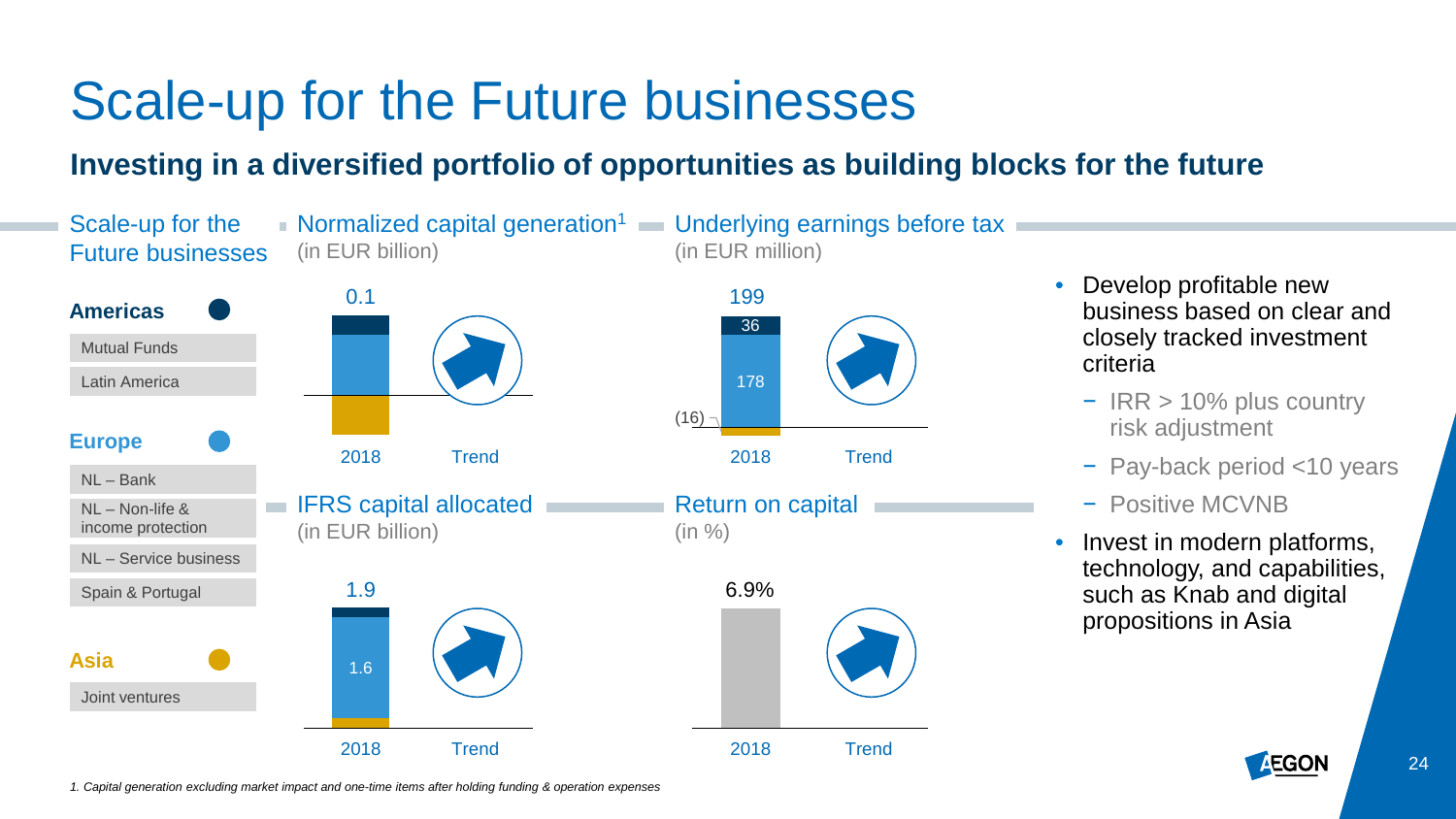## Increasing returns to shareholders

**45 – 55% of normalized capital generation will be returned to shareholders**



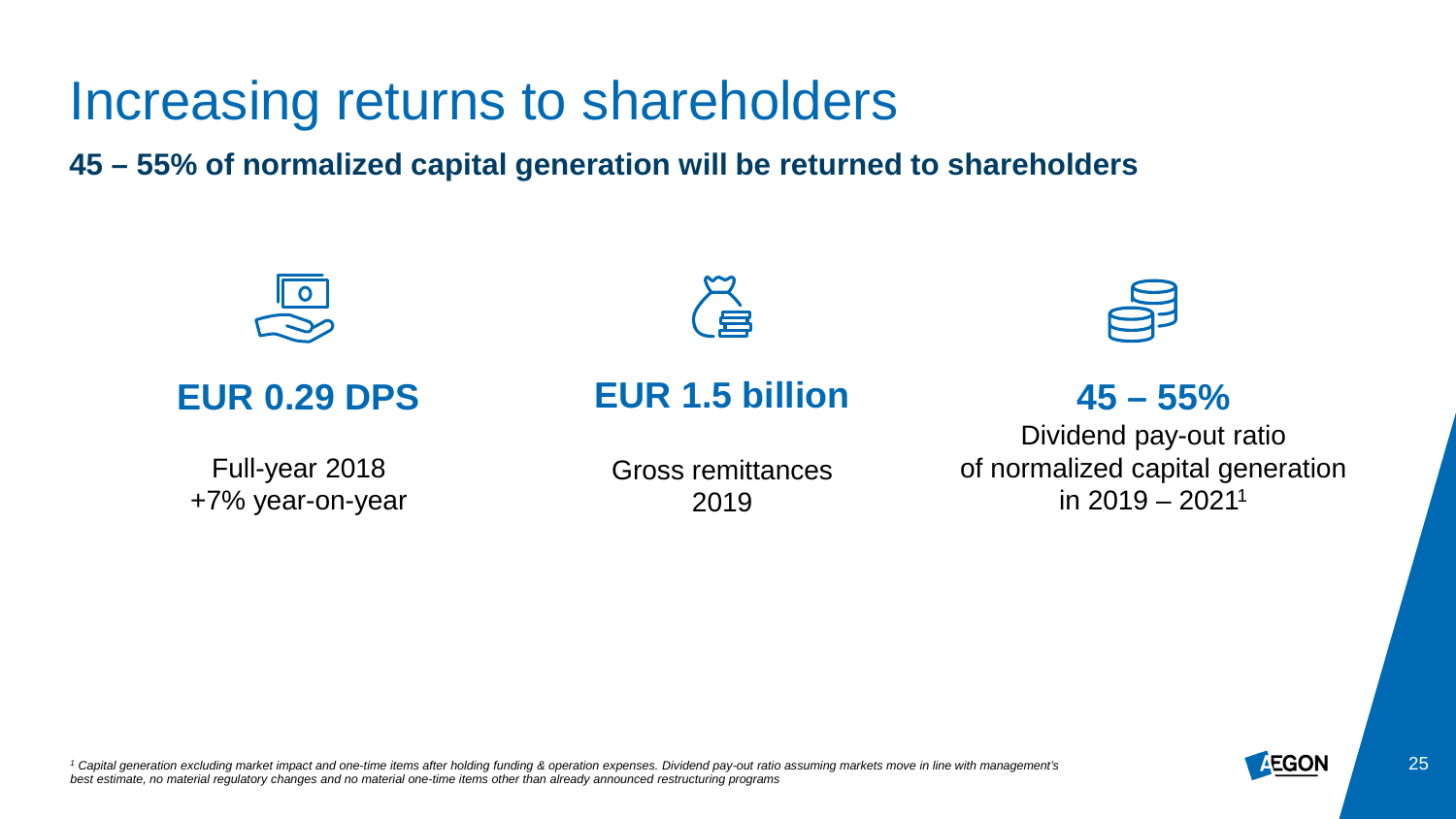## Focus 2019 – 2021

### **Attractive returns to shareholder based on a strong global franchise**



### Focus on profitable growth and sustainable capital generation

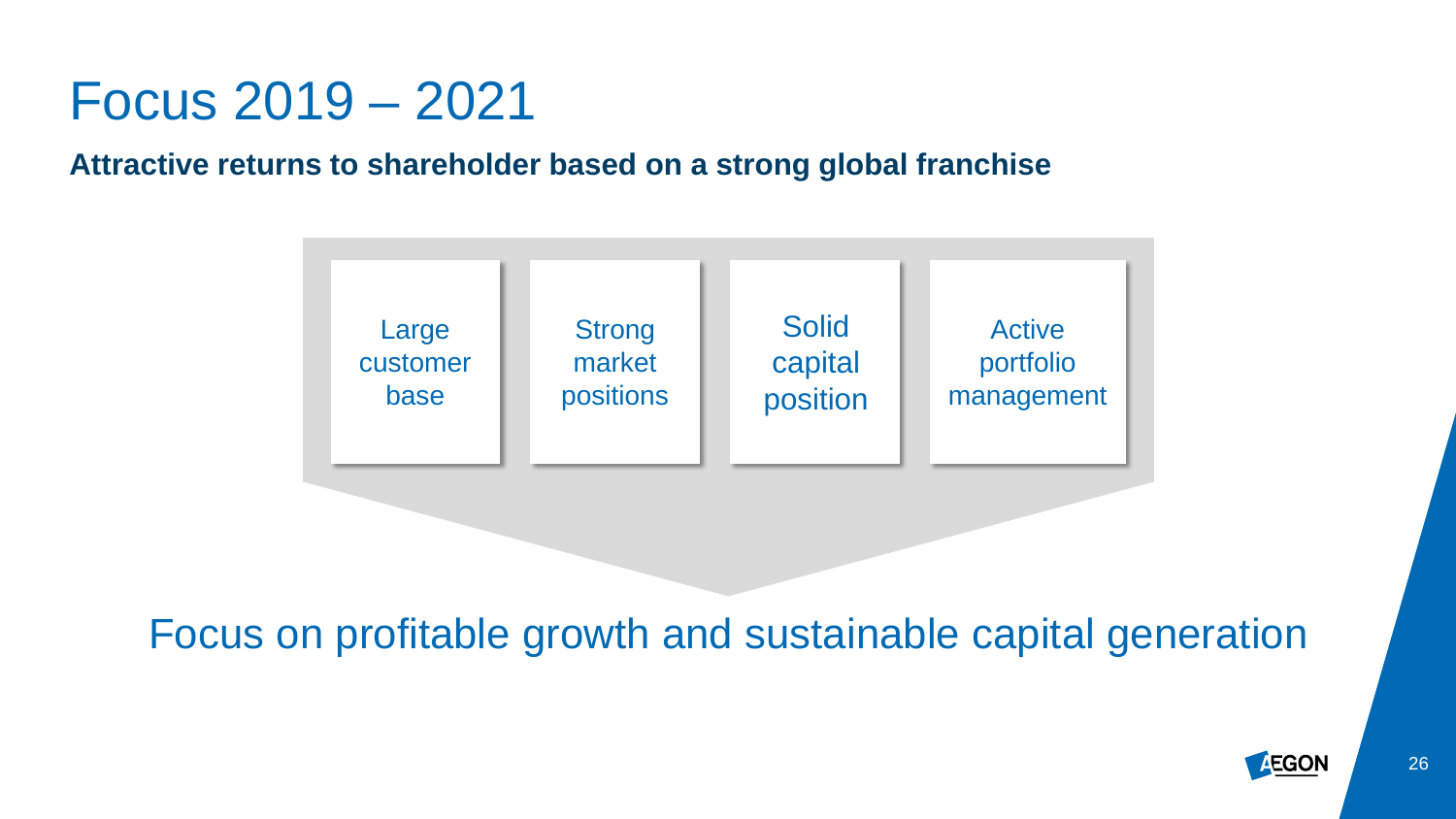

## Thank You!

Aegonplein 50, 2591 TV The Hague Telephone: +31 (0)70 344 8305

P.O. Box 85 2501 CE The Hague The Netherlands

*Helping people achieve a lifetime of financial security*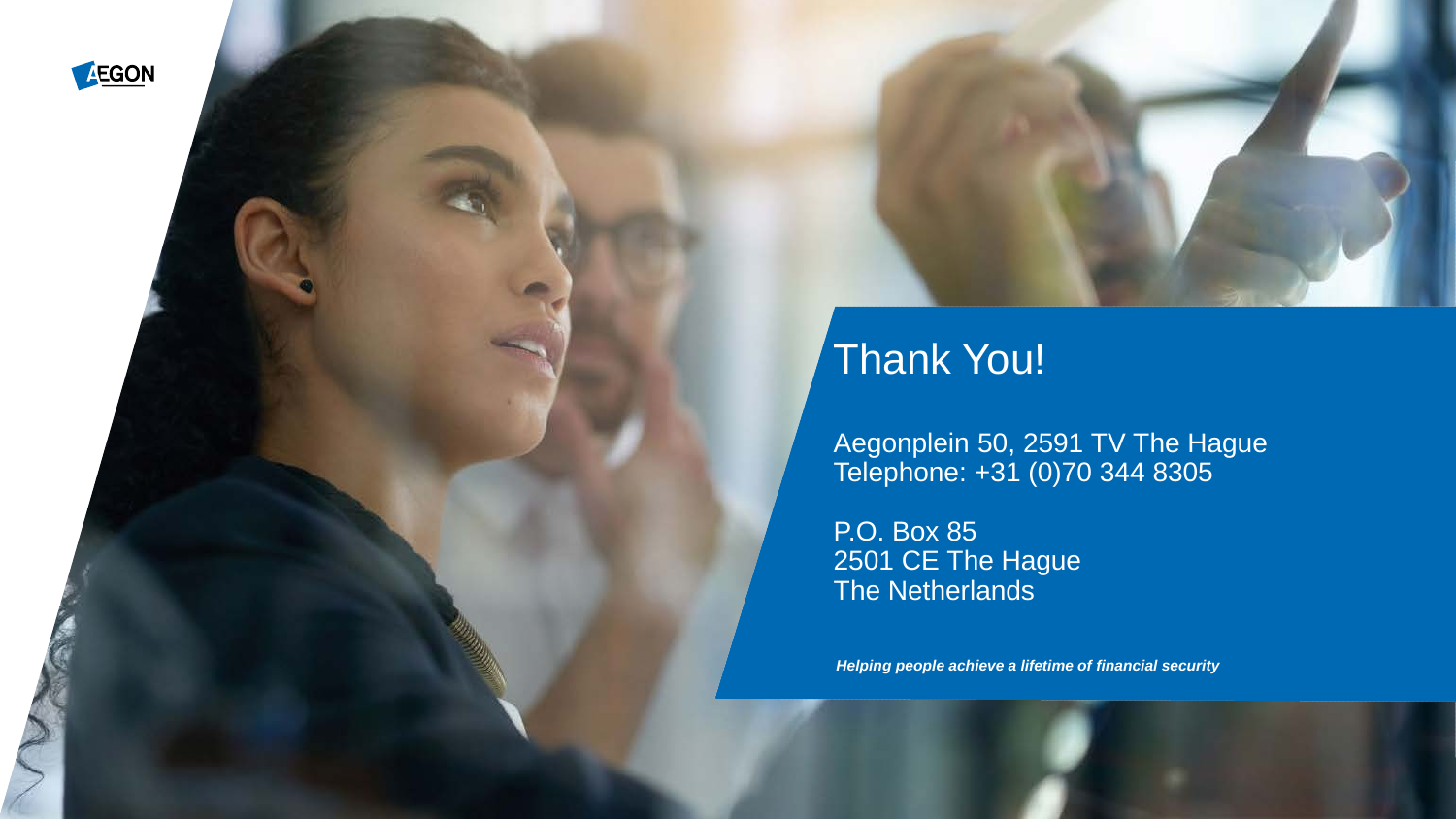### Aegon at a glance



**Earnings** Underlying earnings before tax **€1,010 million** *(2H18)*



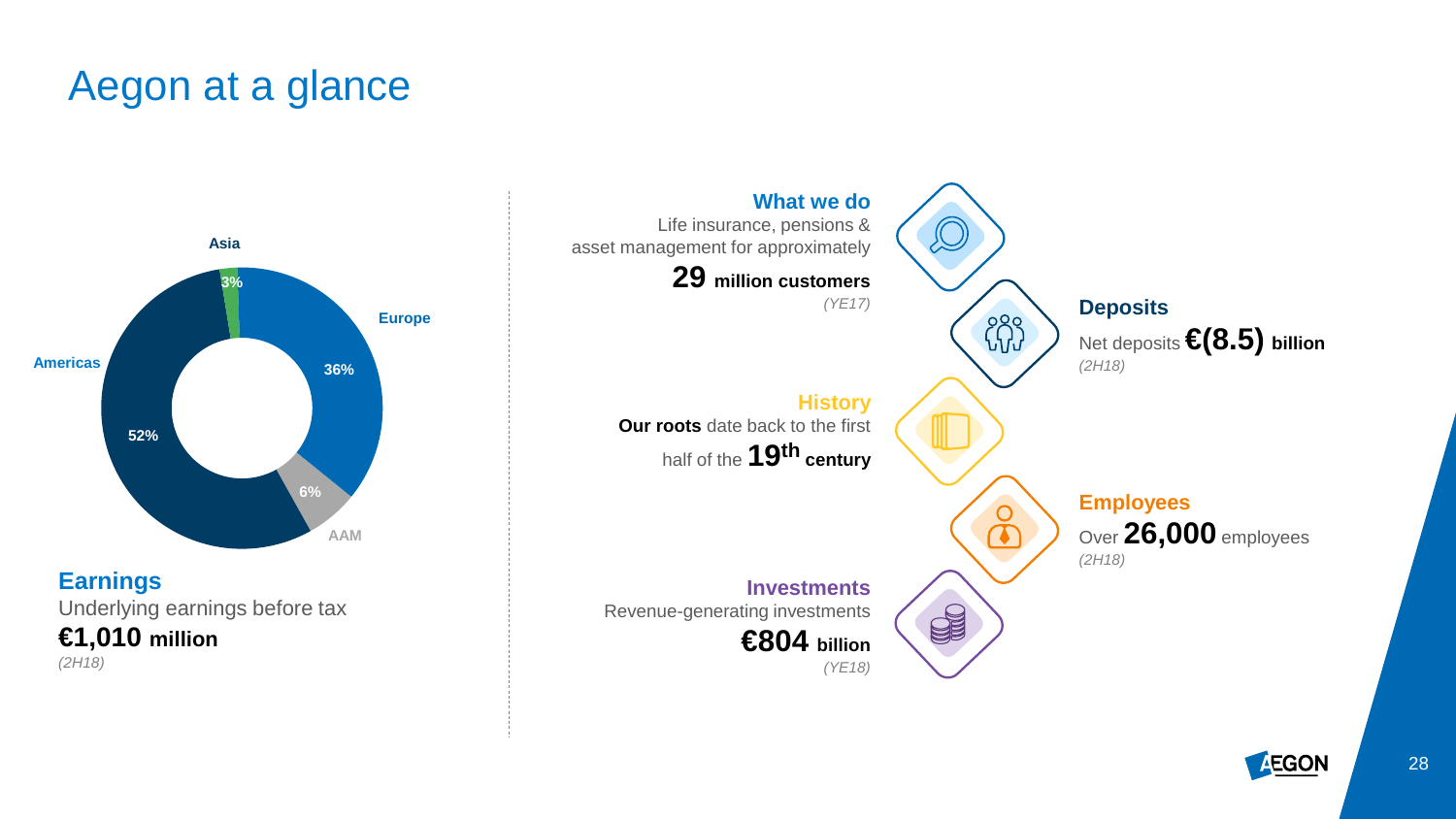# Growth in deposits

### **Return to positive net deposits driven by Drive for Growth businesses**



- Gross deposits decreased by 13% to EUR 57.8 billion in 2H 2018 vs. 2H 2017
- Main contributor to the decrease are lower deposits on UK platform and in Asset Management
- Net outflows in 2H18 amounted to EUR 8.5 billion driven by contract discontinuances in US Retirement Plan business

#### Full year

- **Drive for Growth driven by EUR 7.5** billion net deposits in Asset Management and EUR 2.6 billion in UK Digital Solutions, albeit still negative EUR 10.6 billion outflows in US Retirement Plans
- Manage for Value net deposits negative as expected, driven by US Fixed Annuities and UK Existing business

EGON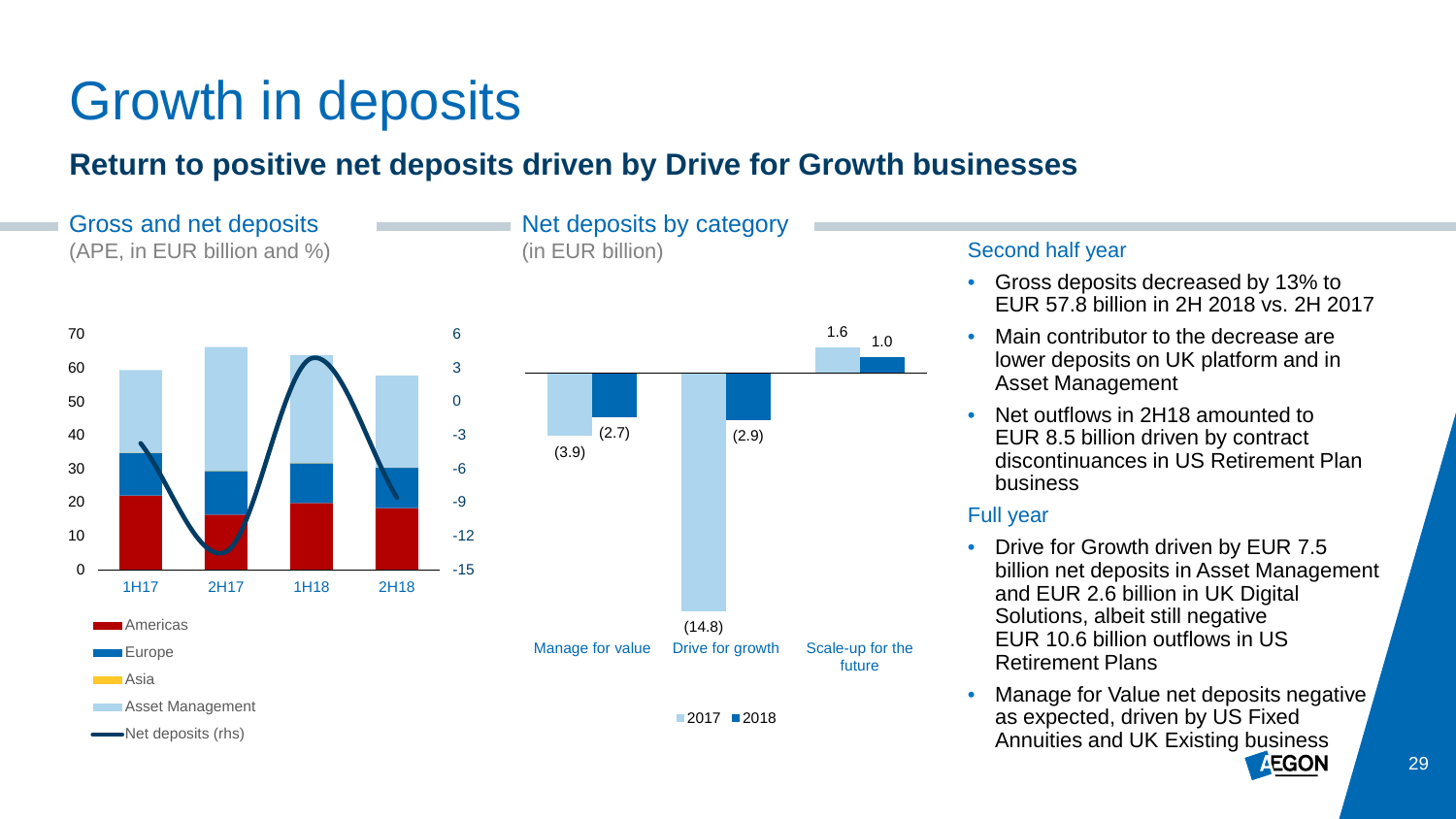# Growth in Life sales

### **Return to positive net deposits driven by Drive for Growth businesses**

(in EUR million)

New life sales and Life MCVNB margin  $\blacksquare$  New life sales<sup>1</sup> by category (APE, in EUR million and %) (in EUR million) Second half year



- New life sales declined by 7% to EUR 398 million on a constant currency basis
- Main drivers are lower term life and Indexed Universal Life sales in the US and lower sales in Asia HNW business, both are Drive for Growth businesses

#### Full year

- Asia HNW business impacted by higher cost of premium financing due to increasing short-term interest rates
- Other Drive for Growth businesses in Life are UK Digital Solutions and CEE with stable results
- Scale-up for future businesses continue to grow by 4% driven mainly by Spain, Portugal, and Latin America

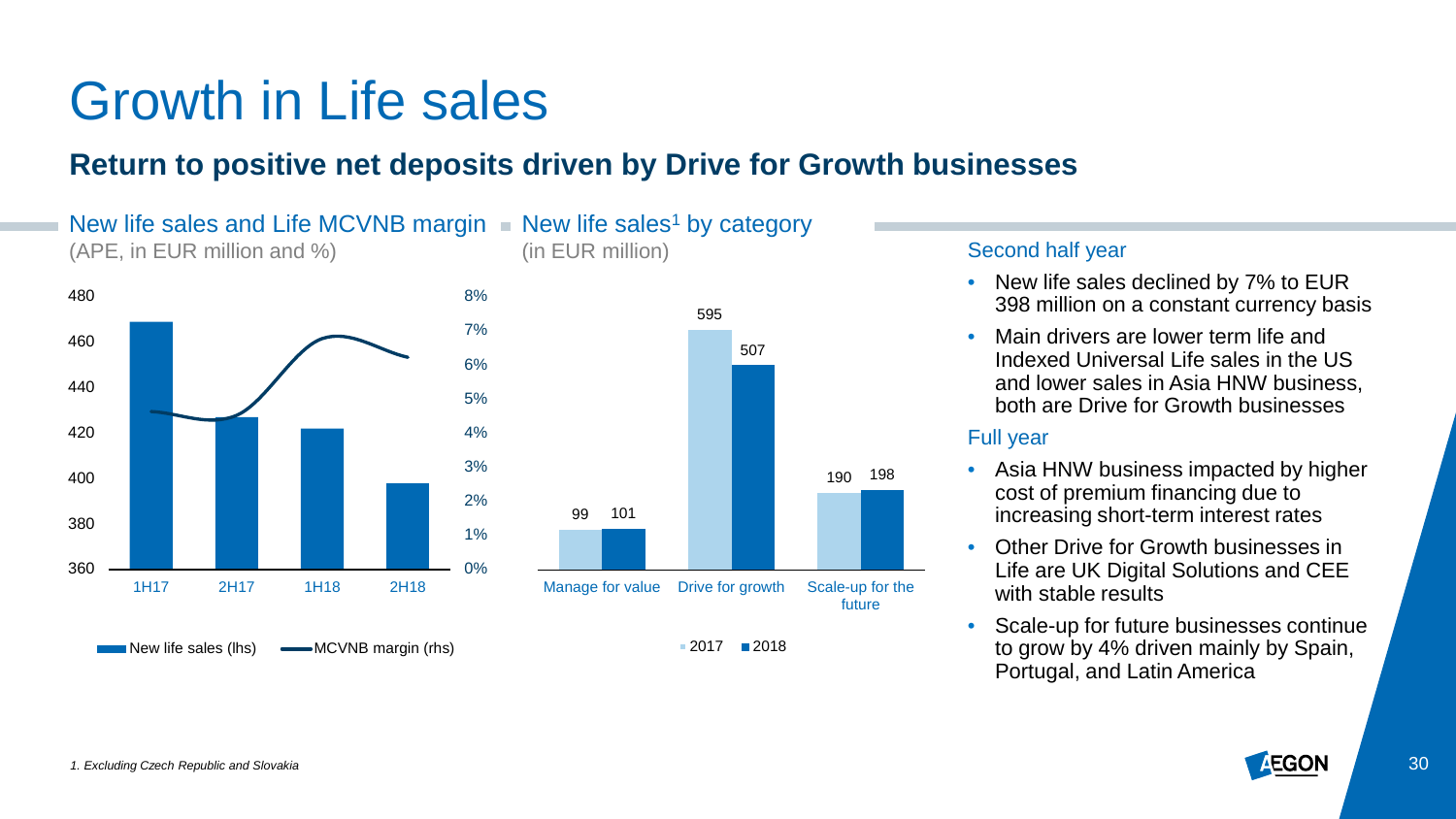# Growth in Accident & Health sales

### **Strong sales in Drive for Growth category underlines successes in the strategy**

A&H and Property & Casualty sales (in EUR million)

■ Non-Life sales by category (in EUR million)



#### Second half year

- New premium production for accident & health decreased by 69% to EUR 95 million, driven by the decision to exit the Affinity, Direct TV and Direct Mail distribution channels in the US
- New premium production in property & casualty insurance increased by 15% to EUR 60 million, driven by higher sales in Hungary

#### Full year

- Drive for growth new premium production declines due to exits in US Accident & Health business, partly compensated by growth in CEE
- Increased full-year new premium production in Spain & Portugal is compensated by decline in Netherlands Non-Life

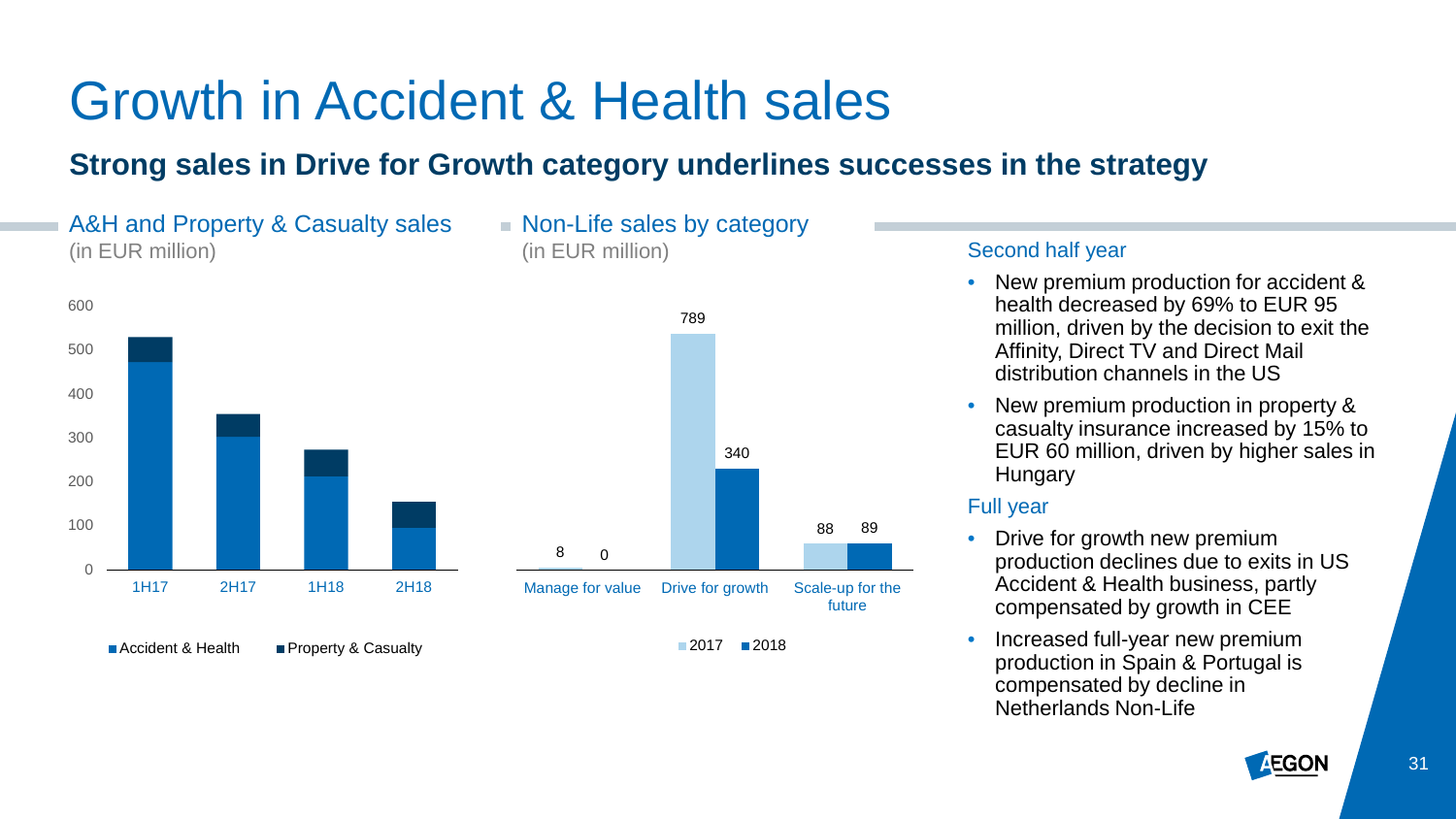# Returned EUR 2.1 billion capital over 2016 – 2018

### **Free cash flows significantly increased**

- Full year dividend for 2018 increased 2 cents to EUR 0.29 per common share
- Achieved EUR 2.1 billion capital return to shareholders over 2016 2018
- Dividend well covered by strong free cash flows
- Lower new business strain and positive underwriting experience contribute to increased capital generation in 2018



#### Growing capital generation (in EUR million)

|                                                                  | <b>FY17</b> |  |
|------------------------------------------------------------------|-------------|--|
| <b>Capital generation</b>                                        | 2.062       |  |
| Market impacts and one-time items                                | 763         |  |
| Capital generation excluding market impacts & one-<br>time Items |             |  |
| Holding funding & operating expenses                             |             |  |
| Free cash flow                                                   |             |  |
| Announced dividend                                               |             |  |



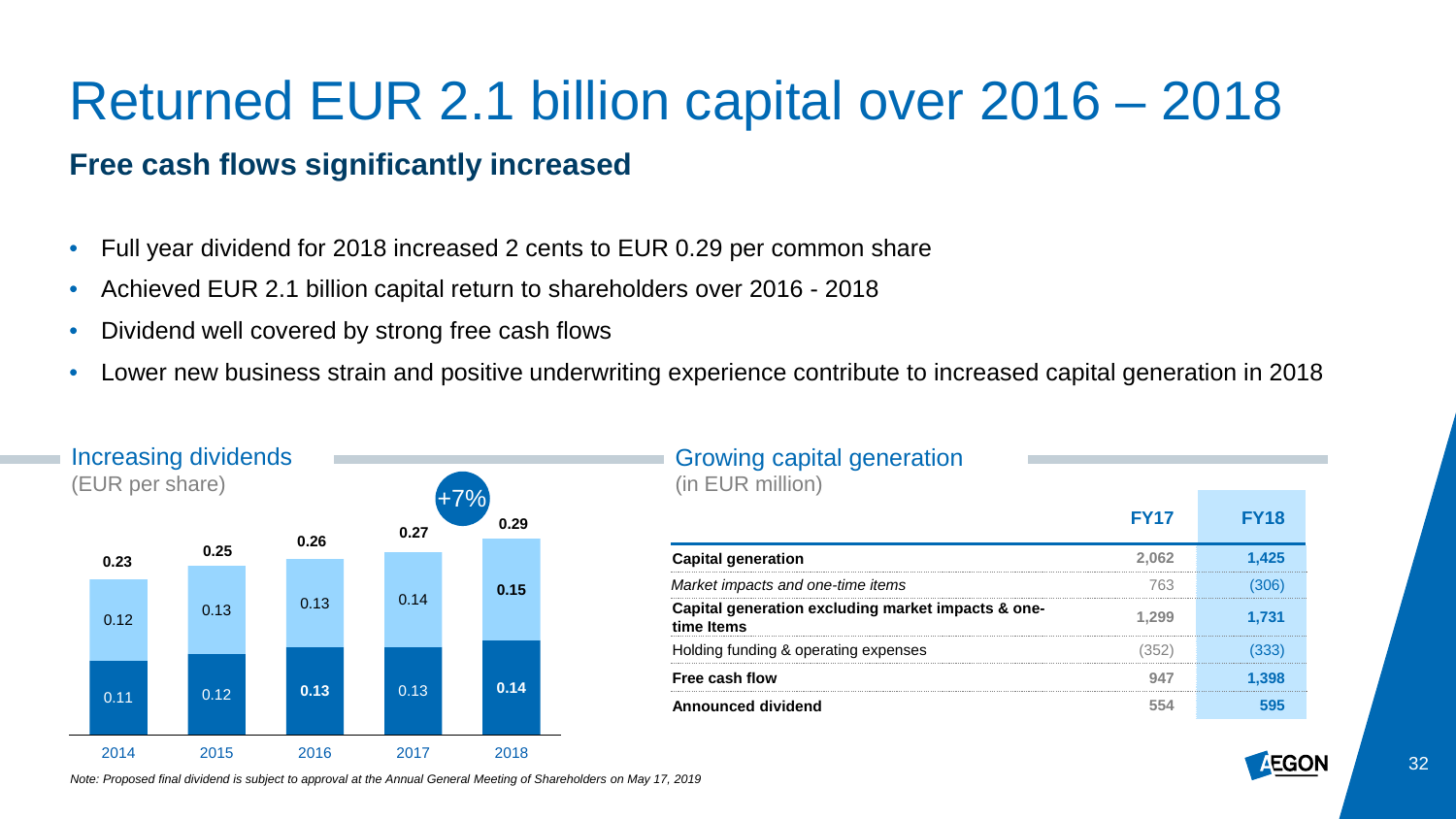# Capital framework

### **EUR 1.5bn remittance guidance underscores fungibility and ensure financial flexibility**

- Gross remittances well covered by normalized capital generation before holding funding and operating expense
- EUR 1.5 billion guidance for gross remittance in 2019, includes proceeds of EUR 155 million from divestment of Czech Republic and Slovakia
- Net remittances after committed acquisition spend expected to cover 2019 dividends by ~2 times
- Remaining financial flexibility to be added to holding excess cash



*Note: Transaction related remittances includes Czech Republic and Slovakia (EUR 155m, 2019); Committed acquisitions include earn-outs and the potential payment to Santander in relation to the expansion of the partnership subject to several conditions*

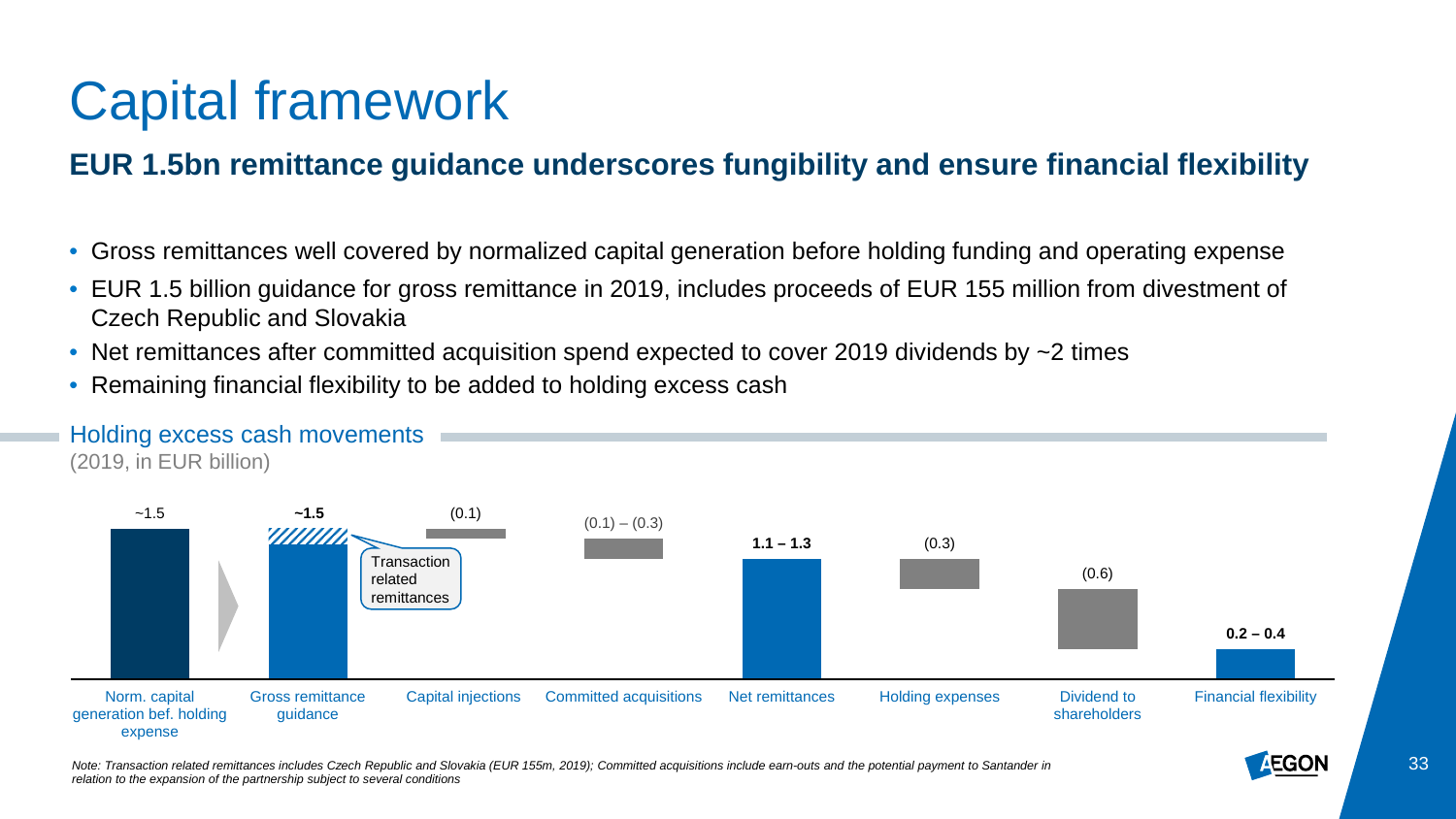# Main units solvency ratios remain within or above target zones



#### Market impacts & one-time items in 2H18

- Unfavorable market movements driven declining equity markets and lack of implied volatility gains, which had been anticipated
- One-time items largely offset each other, as the impact of US tax reform is offset by the elimination of a variably annuity captive
- Positive impact from credit modelling more than offsets other model & assumption changes
- Negative impact from adverse markets and tax changes
- Positive impact from expense and mortality assumption updates
- Negative impact from BlackRock's DC business Part VII transfer, unfavorable interest rate movements and changes in the equity hedge program

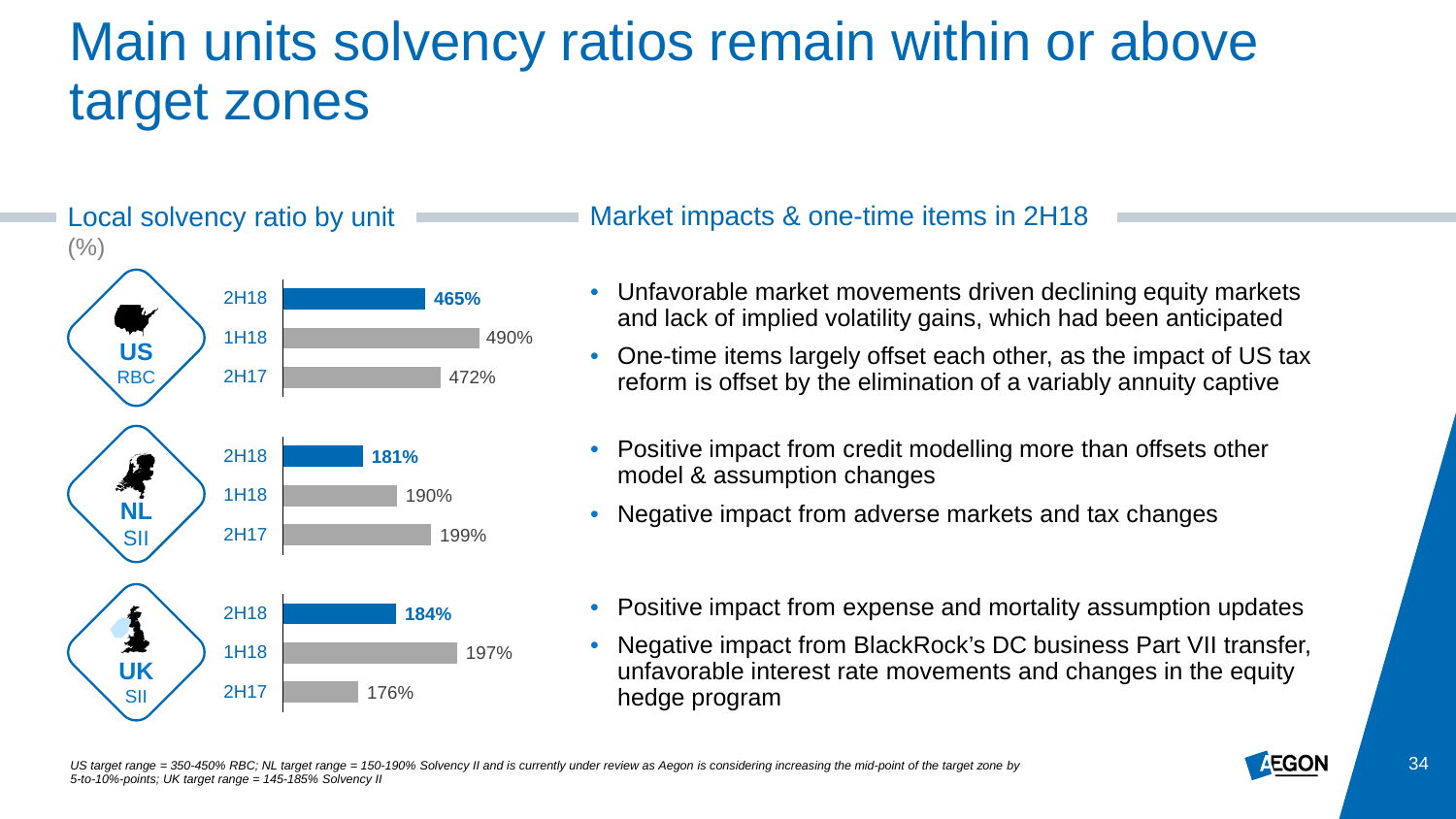# Updated Solvency II sensitivities

#### **Solvency II sensitivities**

(in percentage points)

|                              | <b>Scenario</b> | <b>Group</b> | <b>US</b> | <b>NL</b> | <b>UK</b> |
|------------------------------|-----------------|--------------|-----------|-----------|-----------|
|                              |                 |              |           |           |           |
| <b>Equity markets</b>        | $+25%$          | $+15%$       | $+34%$    | $+2%$     | $-7%$     |
| <b>Equity markets</b>        | $-25%$          | $-11%$       | $-23%$    | $-5%$     | $-2%$     |
| Interest rates               | $+50$ bps       | $+3%$        | $-0\%$    | $+3%$     | $+2%$     |
| Interest rates               | $-50$ bps       | $-6%$        | $-14%$    | $-1%$     | $-4%$     |
| Credit spreads*              | $+50$ bps       | $+5%$        | n/a       | $+7%$     | $+8%$     |
| Credit spreads*              | $-50$ bps       | $-5%$        | n/a       | $-7%$     | $-10%$    |
| Longevity**                  | $+5%$           | $-6%$        | $-4%$     | $-9%$     | $-3%$     |
| US credit defaults***        | $~200$ bps      | $-19%$       | $-35%$    | n/a       | n/a       |
| <b>Ultimate Forward Rate</b> | $-15$ bps       | $-1%$        | n/a       | $-3%$     | n/a       |

*\* Credit spreads excluding government bonds \*\* Reduction of annual mortality rates by 5% \*\*\* Additional defaults for 1 year including rating migration*

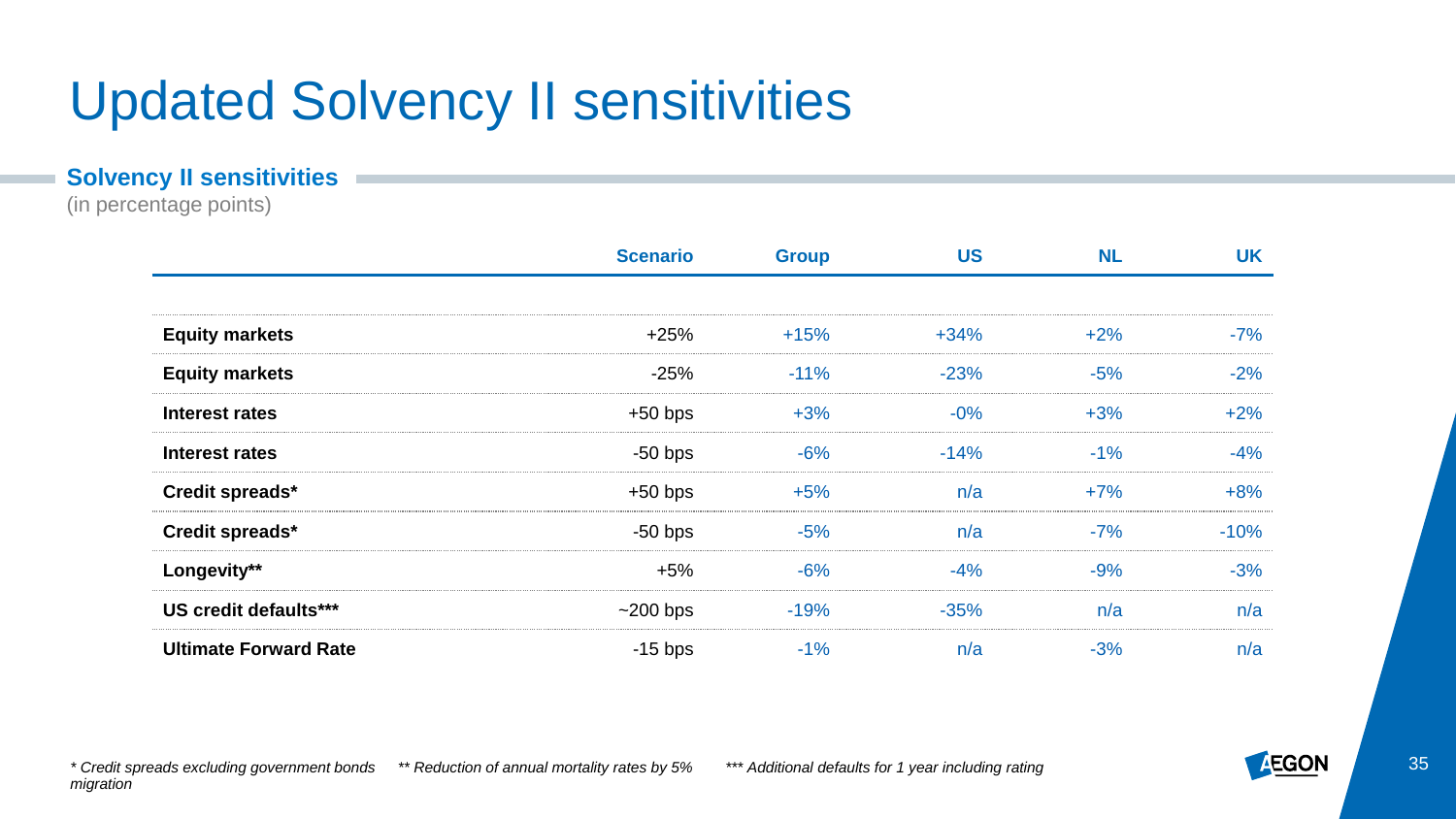# General account investments

#### **December 31, 2018 amounts in EUR millions, except for the impairment data**

|                                      | <b>Americas</b> | <b>Europe</b> | Asia                     | <b>Holdings &amp; other</b> | <b>Total</b>   |
|--------------------------------------|-----------------|---------------|--------------------------|-----------------------------|----------------|
| Cash/Treasuries/Agencies             | 14,875          | 16,555        | 538                      | 148                         | 32,116         |
| Investment grade corporates          | 31,148          | 3,861         | 3,819                    |                             | 38,828         |
| High yield (and other) corporates    | 2,061           | 16            | 210                      | 36                          | 2,324          |
| Emerging markets debt                | 1,384           | 1,096         | 156                      |                             | 2,638          |
| <b>Commercial MBS</b>                | 3,314           | 162           | 537                      |                             | 4,013          |
| <b>Residential MBS</b>               | 2,138           | 395           | 52                       |                             | 2,585          |
| Non-housing related ABS              | 2,632           | 1,964         | 384                      |                             | 4,980          |
| Housing related ABS                  |                 | 20            |                          |                             | 20             |
| <b>Subtotal</b>                      | 57,551          | 24,068        | 5,696                    | 186                         | 87,502         |
| Residential mortgage loans           | 12              | 28,584        |                          |                             | 28,596         |
| Commercial mortgage loans            | 7,989           | 53            | $\overline{\phantom{a}}$ |                             | 8,043          |
| <b>Total mortgages</b>               | 8,002           | 28,637        | $\sim$                   |                             | 36,639         |
| Convertibles & preferred stock       | 245             |               | $\overline{\phantom{a}}$ | 46                          | 291            |
| Common equity & bond funds           | 345             | 300           | $\sim$                   | 83                          | 728            |
| Private equity & hedge funds         | 1,449           | 1,206         | $\overline{\phantom{a}}$ | 8                           | 2,664          |
| <b>Total equity like</b>             | 2,039           | 1,506         | $\sim$                   | 138                         | 3,683          |
| Real estate                          | 1,050           | 2,171         | $\overline{\phantom{a}}$ |                             | 3,221          |
| Other                                | 470             | 5,516         | $\overline{7}$           | 13                          | 6,006          |
| General account (excl. policy loans) | 69,112          | 61,898        | 5,704                    | 338                         | 137,051        |
| Policyholder loans                   | 1,943           | 13            | 16                       |                             | 1,973          |
| Investments general account          | 71,056          | 61,911        | 5,720                    | 338                         | 139,024        |
| Impairments as bps (Full year)       | (2)             | 6             | 10                       |                             | $\overline{2}$ |

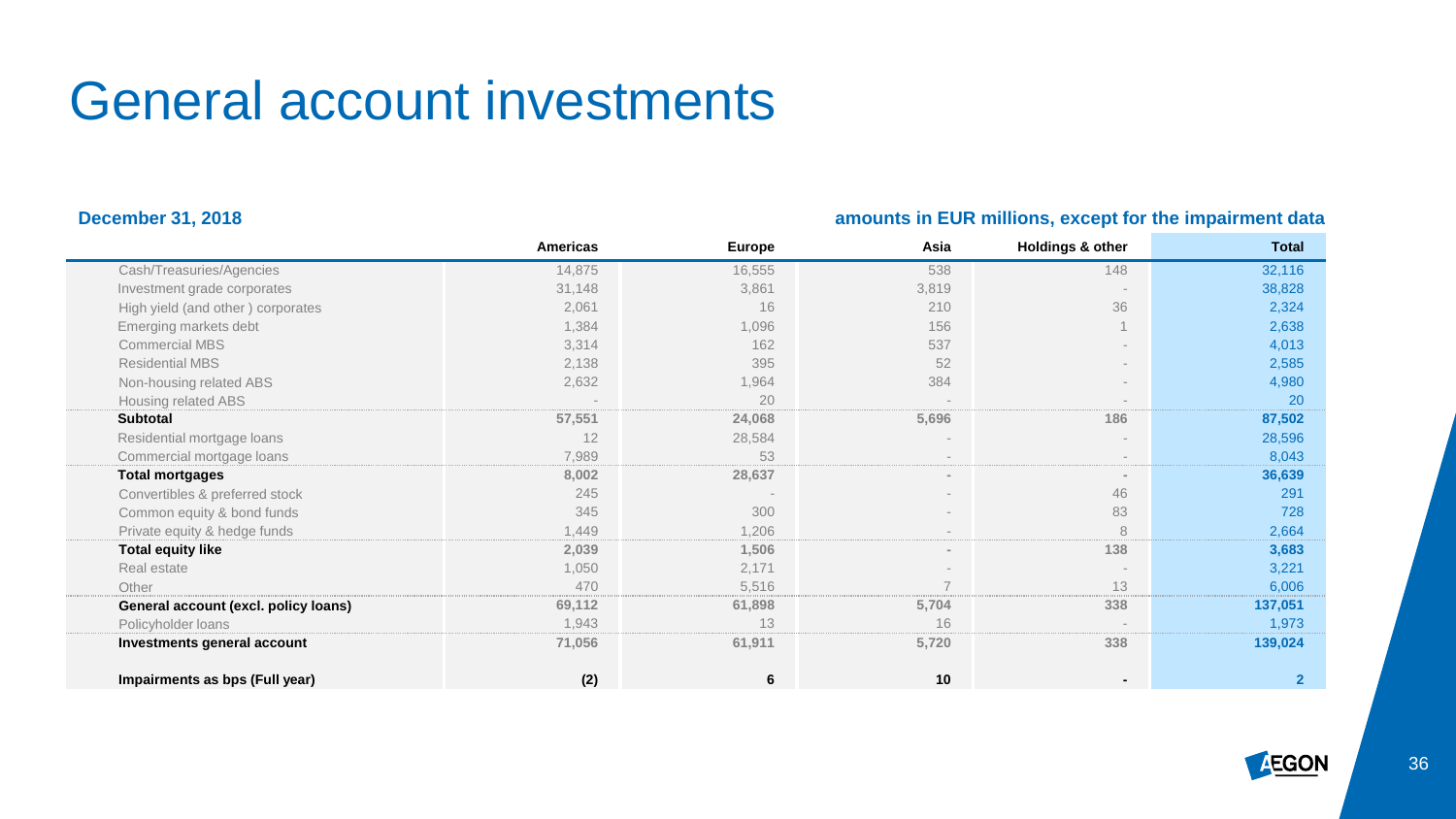# Flexibility in replacing grandfathered securities

- Grandfathered securities to be replaced before the end of the grandfathering period in 2025<sup>\*</sup>
	- Securities would be treated as liabilities in 2026 if not replaced
- Significant flexibility in replacing securities due to limited short-term maturities and large amount of callable securities
- Flexibility illustrated by calls of grandfathered Restricted Tier 1 and Tier 2 securities in 2018



Limited financial leverage maturing in coming years

(Maturity schedule, EUR million)



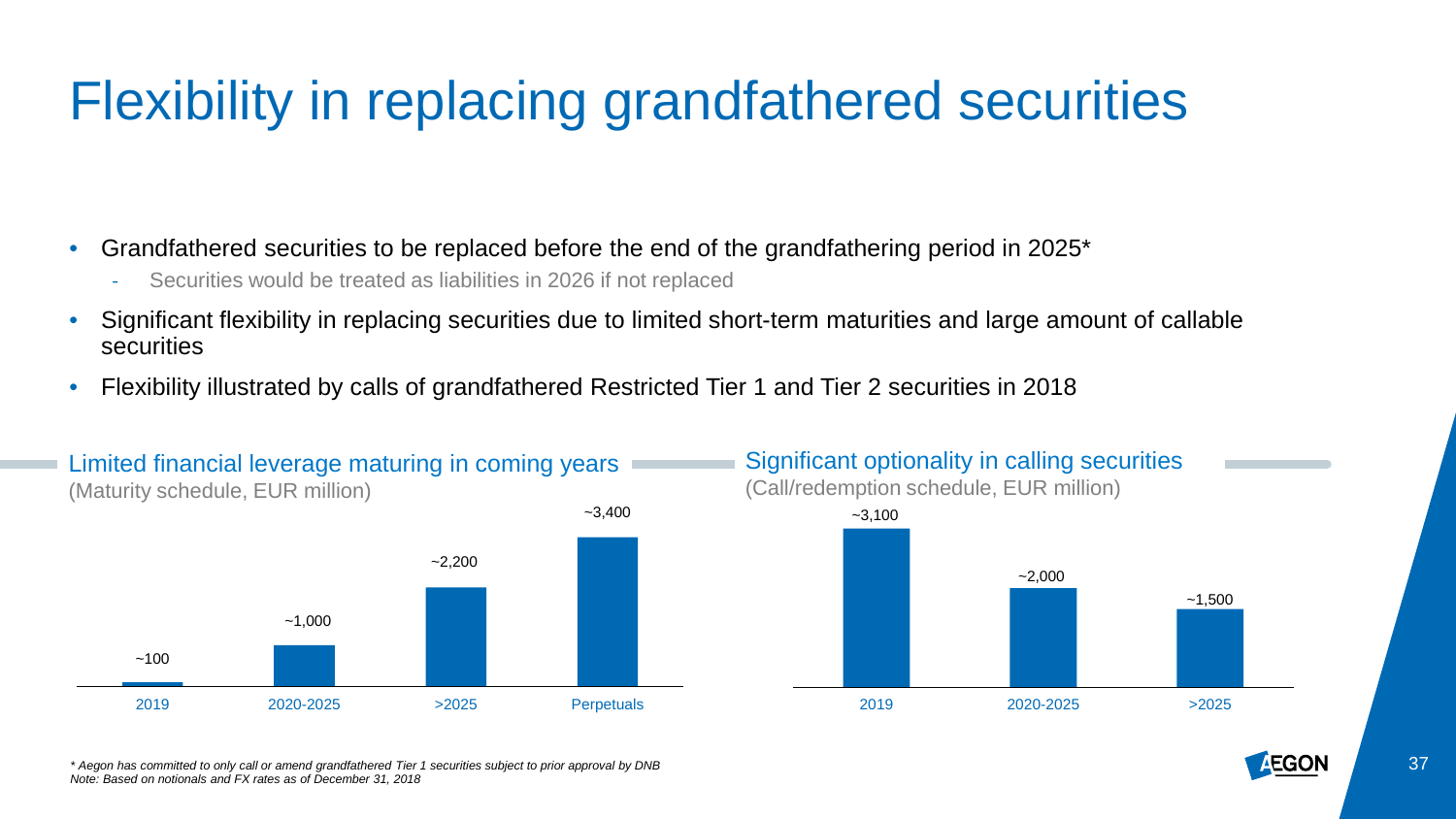# Gross financial leverage ratio and RoE

### **Moving towards a more conservative gross financial leverage ratio definition and aligning RoE correspondingly**

|                                        | 2H2017  | 2H2018  |
|----------------------------------------|---------|---------|
| <b>Shareholders' equity</b>            | 20.57   | 19.54   |
| <b>Revaluation reserve</b>             | - 4.92  | $-3.46$ |
| Remeasurement of DB plans (IAS 19)     | $+1.67$ | $+1.85$ |
| ٠<br>Non-controlling interest          | $+0.08$ | $+0.08$ |
| ٠<br><b>Financial leverage</b>         | $+6.98$ | $+6.67$ |
| <b>Total capitalization</b>            | 24.38   | 24.68   |
| <b>Financial leverage</b>              | - 6.98  | - 6.67  |
| <b>Equity</b>                          | 17.40   | 18.01   |
| <b>Financial Leverage</b>              | 28.6%   | 27.0%   |
| Leverage ratio<br>Total capitalization |         |         |
| Net underlying earnings<br><b>RoE</b>  | 8.8%    | 9.3%    |
| Average equity                         |         |         |

• Until 1H 2018, adjustment was made for 'remeasurement of DB plans', benefitting the financial leverage ratio

*Note: Net underlying earnings after leverage allocation*

#### Old definition New definition

|                                                                 | 2H2017           | 2H2018            |
|-----------------------------------------------------------------|------------------|-------------------|
| <b>Shareholders' equity</b>                                     | 20.57            | 19.54             |
| Revaluation reserve                                             | - 4.92           | $-3.46$           |
| Non-controlling interest<br>÷<br>÷<br><b>Financial leverage</b> | + 0.08<br>+ 6.98 | $+0.08$<br>+ 6.67 |
| <b>Total capitalization</b>                                     | 22.71            | 22.82             |
| <b>Financial leverage</b>                                       | - 6.98           | - 6.67            |
| <b>Equity</b>                                                   | 15.73            | 16.15             |
| <b>Financial Leverage</b>                                       |                  |                   |
| Leverage ratio<br>Total capitalization                          | 30.7%            | 29.2%             |
| Net underlying earnings                                         |                  |                   |
| RoE<br>Average equity                                           | 9.7%             | 10.2%             |

• To align closer to definitions used by peers and rating agencies, Aegon has retrospectively changed its internal definition of adjusted shareholders' equity used in calculating return on equity for the group, return on capital for its units, and the gross financial leverage ratio

• As of the second half of 2018, shareholders' equity will no longer be adjusted for the remeasurement of defined benefit plans

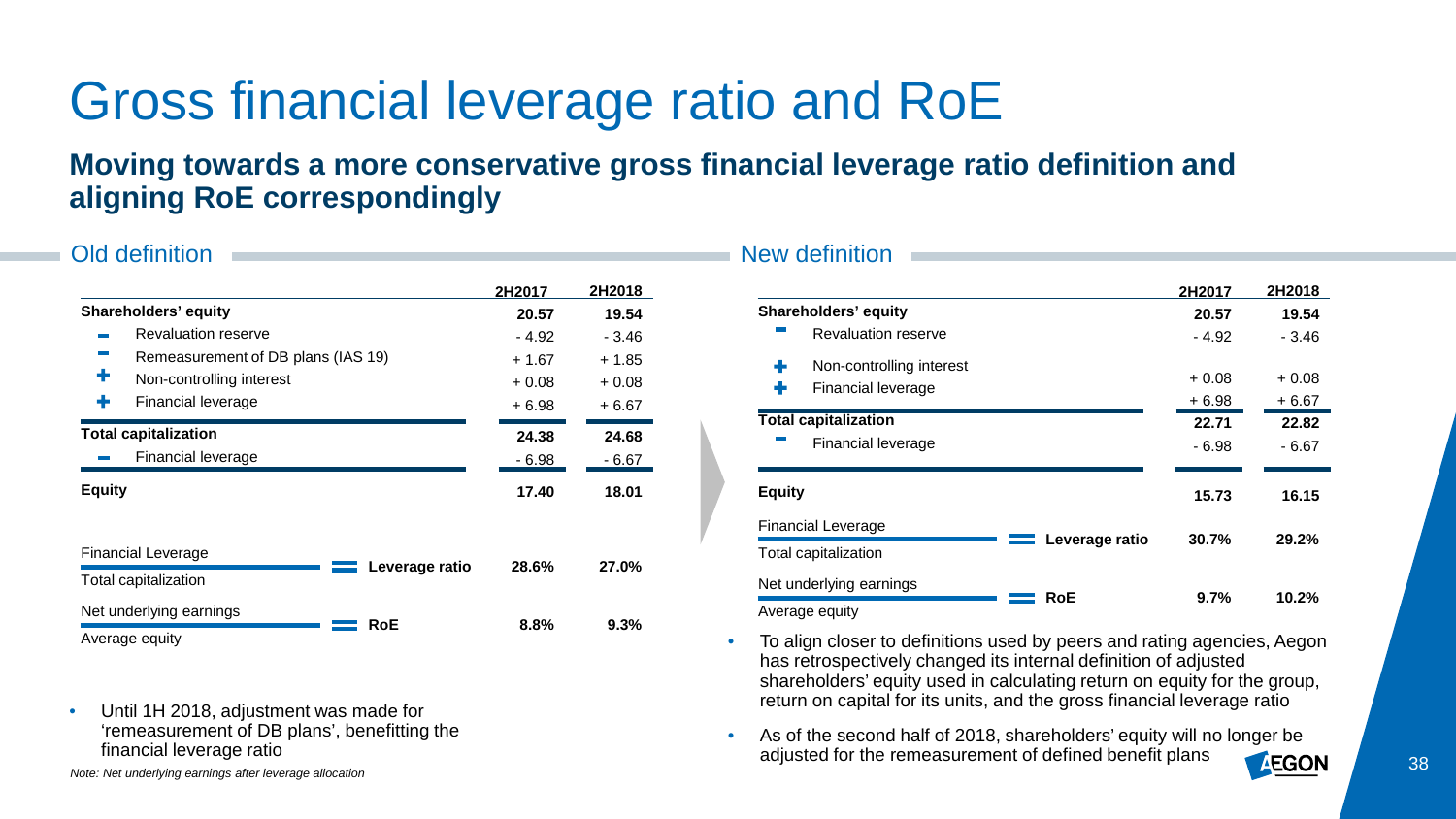# Main economic assumptions

| <b>Overall assumptions</b>                                         |    |      |      |
|--------------------------------------------------------------------|----|------|------|
| Exchange rate against euro                                         |    | n.a. | 0.88 |
| Annual gross equity market return (price appreciation + dividends) | 8% | 7%   | 7%   |

#### Main assumptions for financial targets

| US 10-year government bond yields | Grade to 4.25% in 10 years time     |
|-----------------------------------|-------------------------------------|
| NL 10-year government bond yields | Develop in line with forward curves |
| UK 10-year government bond yields | Grade to 3.7% in 10 years time      |

#### Main assumptions for US DAC recoverability

| 10-year government bond yields               | Grade to 4.25% in 10 years time                                             |
|----------------------------------------------|-----------------------------------------------------------------------------|
| Credit spreads, net of defaults and expenses | Grade from current levels to 114 bps over four years                        |
| Bond funds                                   | Return of 4% for 10 years and 6% thereafter                                 |
| Money market rates                           | Remain flat at 0.2% for two quarters followed by a 9.5-year grading to 2.5% |

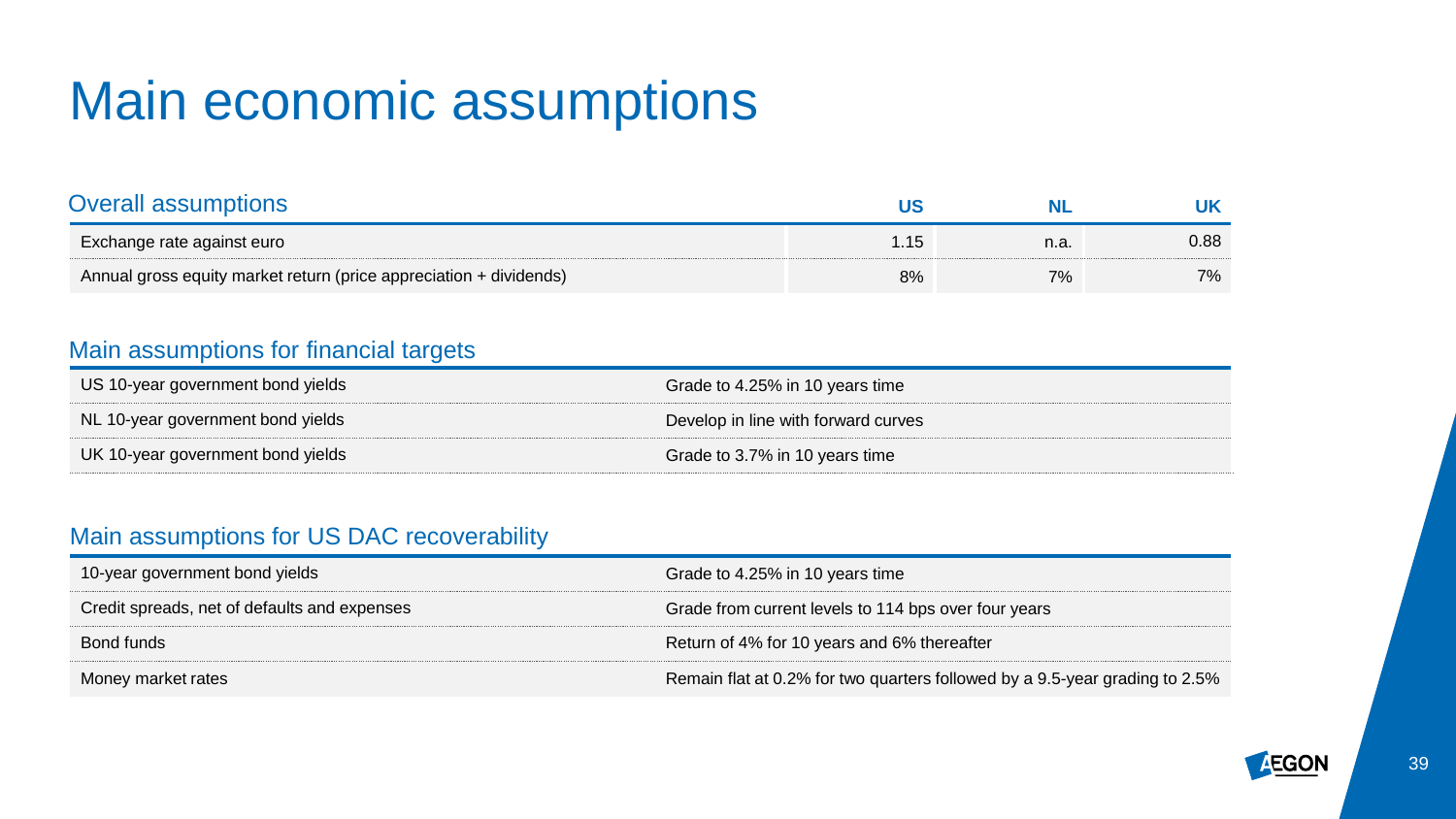# Investing in Aegon

#### • Aegon ordinary shares

- Traded on Euronext Amsterdam since 1969 and quoted in euros

### • Aegon New York Registry Shares (NYRS)

- Traded on NYSE since 1991 and quoted in US dollars
- One Aegon NYRS equals one Aegon Amsterdamlisted common share
- Cost effective way to hold international securities

#### Aegon's ordinary shares

| Ticker symbol           | AGN NA             |  |
|-------------------------|--------------------|--|
| <b>ISIN</b>             | NL0000303709       |  |
| <b>SEDOL</b>            | 5927375NL          |  |
| <b>Trading Platform</b> | Euronext Amsterdam |  |
| Country                 | Netherlands        |  |

#### Aegon's New York Registry Shares

| Ticker symbol              | AEG US         |
|----------------------------|----------------|
| <b>NYRS ISIN</b>           | US0079241032   |
| <b>NYRS SEDOL</b>          | 2008411US      |
| <b>Trading Platform</b>    | <b>NYSE</b>    |
| Country                    | USA            |
| <b>NYRS Transfer Agent</b> | Citibank, N.A. |

#### Aegon NYRS contact details

|         | Broker contacts at Citibank:         |               |
|---------|--------------------------------------|---------------|
|         | Telephone: New York: +1 212 723 5435 | <b>LISTED</b> |
|         | London: +44 207 500 2030             |               |
| E-mail: | citiadr@citi.com                     | <b>NYSE</b>   |